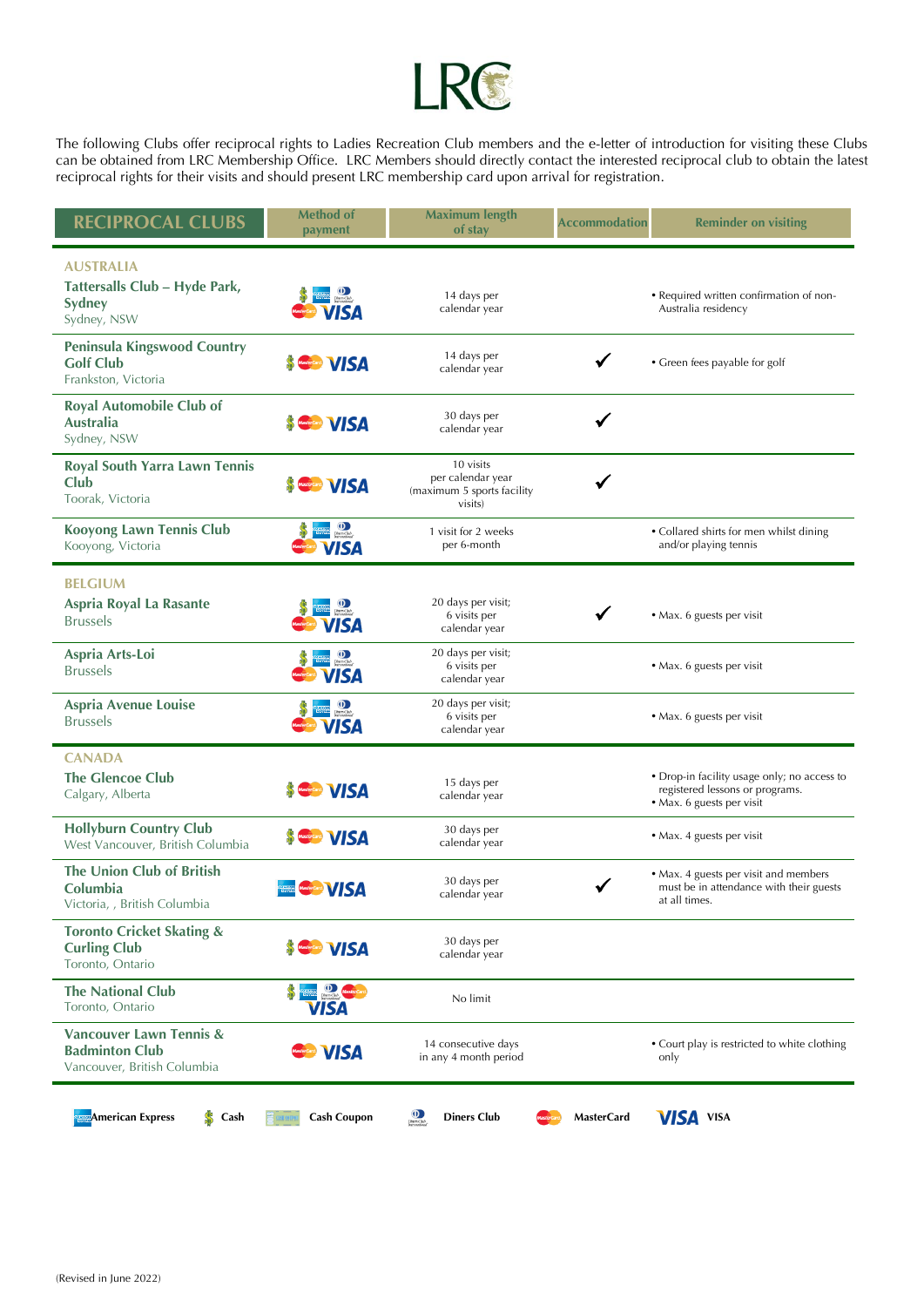| <b>RECIPROCAL CLUBS</b>                                       | <b>Method of</b><br>payment                    | <b>Maximum length</b><br>of stay                                          | <b>Accommodation</b> | <b>Reminder on visiting</b>                                                                            |
|---------------------------------------------------------------|------------------------------------------------|---------------------------------------------------------------------------|----------------------|--------------------------------------------------------------------------------------------------------|
| <b>CHINA</b><br><b>Capital Club</b><br>Beijing                | <b>VISA</b>                                    | 2 weeks per visit;<br>2 non-consecutive visits per<br>calendar year       |                      | • Required written confirmation of non-<br>Beijing residency<br>• Jeans and sneakers are not permitted |
| <b>Shanghai Racquet Club</b><br>Shanghai                      | <b>Record VISA</b>                             | 3 weeks per visit;<br>4 visits per<br>calendar year                       |                      |                                                                                                        |
| <b>ENGLAND</b><br><b>The Hurlingham Club</b><br>London        | <b>VISA</b>                                    | 14 times per<br>calendar year                                             |                      | • Must be LRC full members and their<br>written confirmation of non-UK<br>residency                    |
| <b>Oxford and Cambridge Club</b><br>London                    | $\frac{1}{\text{Gamma}}$<br><b>VISA</b>        | 1 week per<br>calendar year                                               | ✔                    | • Children aged under 10 is not allowed                                                                |
| <b>The Sloane Club</b><br>London                              | <b>NISA</b>                                    | 30 days per<br>calendar year                                              |                      |                                                                                                        |
| The University Women's Club<br>London                         | $\frac{1}{2}$<br><b>VISA</b>                   | 2 week per<br>calendar year                                               | $\checkmark$         |                                                                                                        |
| <b>FRANCE</b><br><b>Lagardère Paris Racing</b><br>Paris       | <b>SINSAGE</b>                                 | 10 days per<br>calendar year                                              |                      | • Max. 5 guests allowed<br>• At least 15-day notice in advance for<br>visiting                         |
| <b>GERMANY</b><br>Aspria Berlin Ku'damm<br>Berlin             | $\frac{1}{\frac{1}{2}}$<br><b>VISA</b>         | 20 days per visit;<br>6 visits per<br>calendar year                       |                      | · Max. 6 guests per visit                                                                              |
| <b>Aspria Hamburg Alstertal</b><br><b>Hamburg</b>             | $\frac{1}{\text{p}_\text{max}}$<br><b>VISA</b> | 20 days per visit;<br>6 visits per<br>calendar year                       |                      | • Max. 6 guests per visit                                                                              |
| Aspria Hamburg Uhlenhorst<br>Hamburg                          | <b>Record VISA</b>                             | 20 days per visit;<br>6 visits per<br>calendar year                       |                      | · Max. 6 guests per visit                                                                              |
| <b>Aspria Hannover Maschsee</b><br>Hannover                   | <b>O</b><br><b>VISA</b>                        | 20 days per visit;<br>6 visits per<br>calendar year                       | ✔                    | • Max. 6 guests per visit                                                                              |
| <b>INDIA</b><br><b>Golden Swan Country Club</b><br>Mumbai     | VISA                                           | 6 days per visit;<br>6 visits per<br>calendar year                        |                      | • Guest is not allowed<br>• Required written confirmation of non-<br>India residency                   |
| <b>ITALY</b><br><b>Tennis Club Parioli</b><br>Rome            | \$                                             | 15 days per<br>calendar year                                              |                      | • White clothing only for tennis play                                                                  |
| <b>Aspria Harbour Club Milan</b><br>Milan                     | <b>CARGO</b> Democratic<br><b>VISA</b>         | 20 days per visit;<br>6 visits per<br>calendar year                       |                      | • Max. 6 guests per visit                                                                              |
| <b>Reale Circolo Canottieri</b><br><b>Tevere Remo</b><br>Rome | <b>VISA</b>                                    | 30 days per calendar year                                                 |                      |                                                                                                        |
| <b>JAPAN</b>                                                  |                                                |                                                                           |                      |                                                                                                        |
| <b>The Kobe Club</b><br>Kobe                                  | <b>Exercard VISA</b>                           | 30 days per<br>calendar year                                              |                      |                                                                                                        |
| <b>Tokyo American Club</b><br>Tokyo                           | $\frac{1}{2}$<br><b>VISA</b>                   | 14 days per visit;<br>3 times per<br>calendar year                        | ✔                    |                                                                                                        |
| <b>American Express</b><br>Cash                               | <b>Cash Coupon</b>                             | $\sum_{\substack{\text{binm}(k)\\ \text{binm}(k)}}$<br><b>Diners Club</b> | <b>MasterCard</b>    | <b>VISA</b> VISA                                                                                       |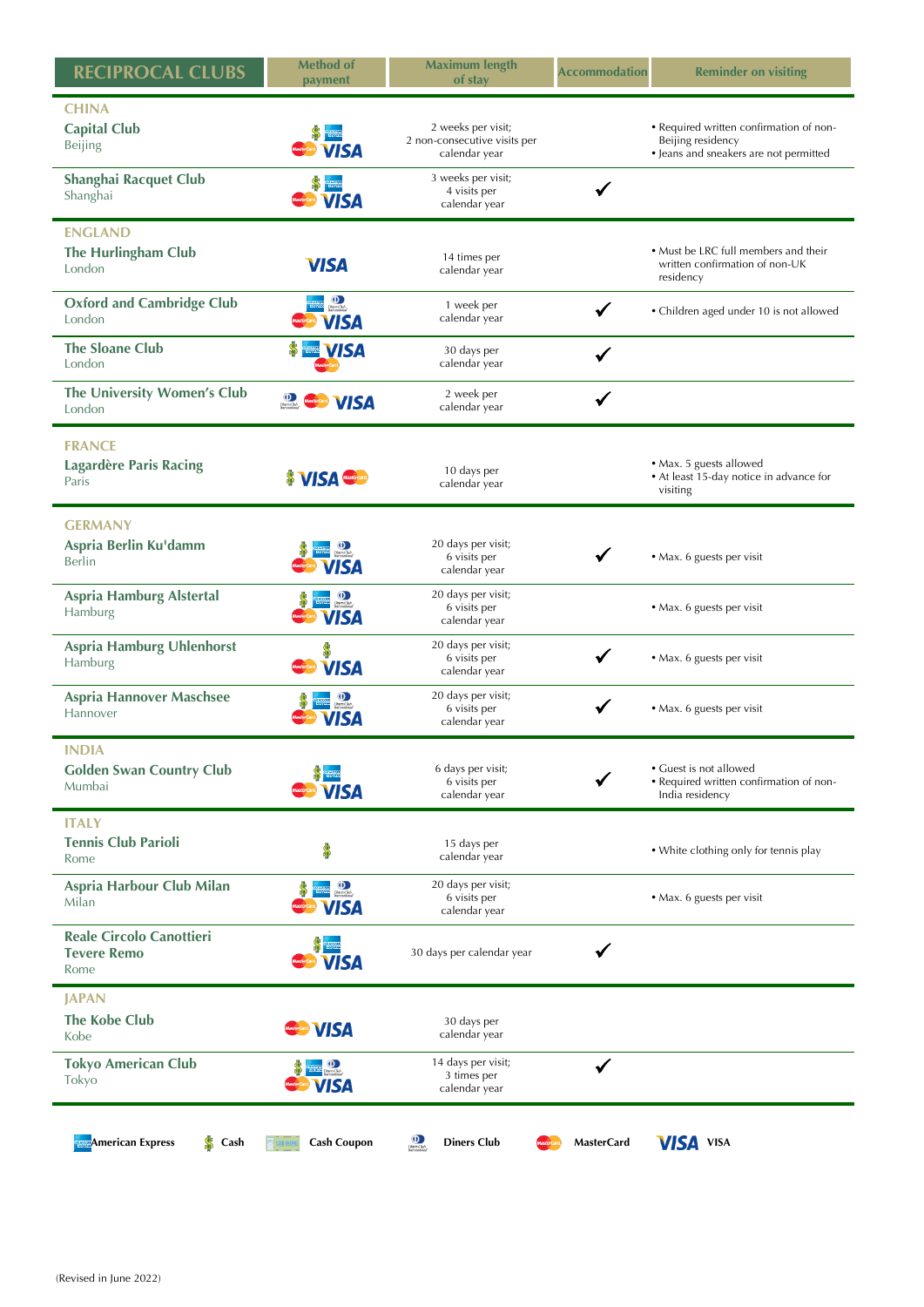| <b>RECIPROCAL CLUBS</b>                                                    | <b>Method of payment</b>                                                              | <b>Maximum length</b><br>of stay                                             | <b>Accommodation</b> | <b>Reminder on visiting</b>                                                                                                                                       |
|----------------------------------------------------------------------------|---------------------------------------------------------------------------------------|------------------------------------------------------------------------------|----------------------|-------------------------------------------------------------------------------------------------------------------------------------------------------------------|
| <b>KOREA</b><br><b>Seoul Club</b><br>Seoul                                 | <b>Existence VISA</b>                                                                 | 3 weeks per visit &<br>3 times per<br>calendar year                          |                      |                                                                                                                                                                   |
| <b>MALAYSIA</b><br><b>Penang Swimming Club</b><br>Penang                   | E BURER MARGARE VISA                                                                  | 30 days per<br>calendar year                                                 |                      | • Guest is not allowed                                                                                                                                            |
| <b>PHILIPPINES</b><br>Manila Polo Club<br>Manila                           | $\underbrace{\hspace{2.3cm}\textbf{O}}_{\textbf{Darm}\, \textbf{Coh}}$<br><b>VISA</b> | 14 days per<br>calendar year                                                 |                      | • Required written confirmation of non-<br>Metro Manila residency                                                                                                 |
| <b>SINGAPORE</b><br><b>The Tanglin Club</b><br>Singapore                   | $rac{1}{\sqrt{2}}$<br><b>VISA</b>                                                     | 30 days per<br>calendar year                                                 |                      | • Required written confirmation of non-<br>Singapore or Johor Bahru of Malaysia<br>residency                                                                      |
| <b>The British Club</b><br>Singapore                                       | <b>E BUREAU MARGARE VISA</b>                                                          | 30 days per<br>calendar year                                                 |                      | • Required written confirmation of non-<br>Singapore residency<br>• Reciprocal members cannot sign in<br>guests extended to only immediate<br>family members      |
| <b>Tower Club Singapore</b><br>Singapore                                   | <b>SGO VISA</b>                                                                       | 14 days per<br>calendar year                                                 |                      | • Required written confirmation of Hong<br>Kong residency                                                                                                         |
| Raffles Marina Ltd,<br><b>Singapore</b><br>Singapore                       | <b>SGO VISA</b>                                                                       | 60 days per<br>calendar year                                                 | √                    | • Required written confirmation of non-<br>Singapore residency<br>• Max. 3 guests for free to use sports<br>facilities per member                                 |
| <b>SRI LANKA</b><br><b>Colombo Swimming Club</b><br>Colombo                | <b>MANUSA TERR</b>                                                                    | 4 days per month &<br>40 days per calendar year                              |                      | • Must be LRC full members and their<br>written confirmation of non-Sri Lanka<br>residency<br>• Guest is not allowed.<br>• Children aged above 21 is not allowed. |
| <b>TAIWAN</b><br><b>American Club Taipei</b><br>Taipei                     | $rac{1}{\sqrt{2}}$<br><b>VISA</b>                                                     | 14 days per visit;<br>2 times per<br>calendar year<br>(Non-consecutive)      |                      | • Required written confirmation of non-<br>Taiwan residency                                                                                                       |
| <b>THAILAND</b><br><b>The British Club Bangkok</b><br><b>Bangkok</b>       | <b>WISA</b>                                                                           | 1 month per<br>calendar year                                                 |                      | • Max. 3 guests per visit                                                                                                                                         |
| <b>Pacific City Club</b><br><b>Bangkok</b>                                 | <b>VISA</b>                                                                           | 14 days per visit;<br>2 visits per year.                                     |                      |                                                                                                                                                                   |
| <b>USA</b><br><b>Longwood Cricket Club</b><br>Chestnut Hill, Massachusetts | \$                                                                                    | 20 days per<br>calendar year                                                 |                      | • All-white tennis attire                                                                                                                                         |
| Los Angeles Athletic Club<br>Los Angeles, California                       | ALCOHOL<br>ESTELLES<br><b>VISA</b>                                                    | 15 days per<br>calendar year                                                 | $\checkmark$         | • Max. 2 guests are allowed                                                                                                                                       |
| <b>S</b> Cash<br><b>American Express</b>                                   | <b>Cash Coupon</b>                                                                    | $\sum_{\substack{\text{harmonic} \\ \text{harmonic}}}$<br><b>Diners Club</b> | <b>MasterCard</b>    | <b>VISA VISA</b>                                                                                                                                                  |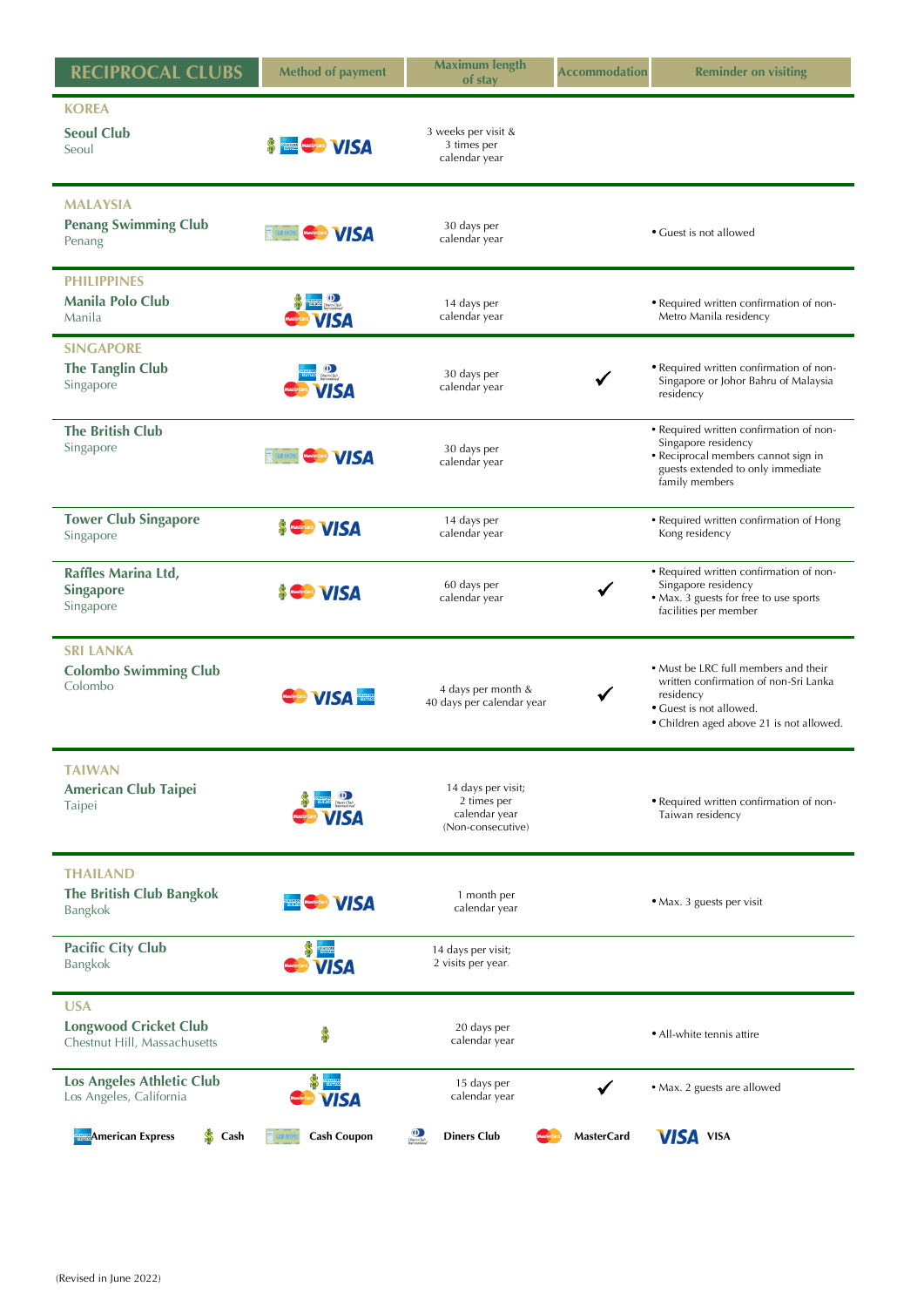| <b>RECIPROCAL CLUBS</b>                                                                                              | <b>Method of payment</b>           | <b>Maximum length</b><br>of stay                   | <b>Accommodation</b> | <b>Reminder on visiting</b>                                                                                     |
|----------------------------------------------------------------------------------------------------------------------|------------------------------------|----------------------------------------------------|----------------------|-----------------------------------------------------------------------------------------------------------------|
| <b>California Yacht Club</b><br>(in association with Los<br><b>Angeles Athletic Club)</b><br>Los Angeles, California | ZALESZA<br>ESHUA<br><b>CO</b> VISA | 15 days per<br>calendar year                       |                      | • Max. 2 guests are allowed<br>• Closed on Monday & Tuesday                                                     |
| <b>Union League Club of</b><br>Chicago<br>Chicago, Illinois                                                          | <b>WISA</b>                        | 7 days per visit;<br>4 times per<br>calendar year  |                      |                                                                                                                 |
| <b>Woman's Athletic Club of</b><br>Chicago<br>Chicago, Illinois                                                      |                                    | No limit for non-Chicago<br>resident               |                      |                                                                                                                 |
| <b>The Cosmopolitan Club</b><br>New York                                                                             |                                    | 14 days per visit;<br>3 times per<br>calendar year |                      | • There is an 8.875% sales tax on all food<br>and beverage and a 20% administration<br>fee for all non-members. |

We are delighted to announce that the LRC has been accepted as a member club of The Centenary Tennis Clubs Association (CTC), each LRC member is entitled to visit any of the CTC over 70 member clubs. This privilege is limited to a maximum of three days per calendar year per club. For further details on the reciprocity with CTC, please visit [www.centenarytennisclubs.org.](http://www.centenarytennisclubs.org/)

**American Express Section Cash Coupon Cash Coupon Cash Coupon Cash Coupon Diners Club MasterCard VISA** VISA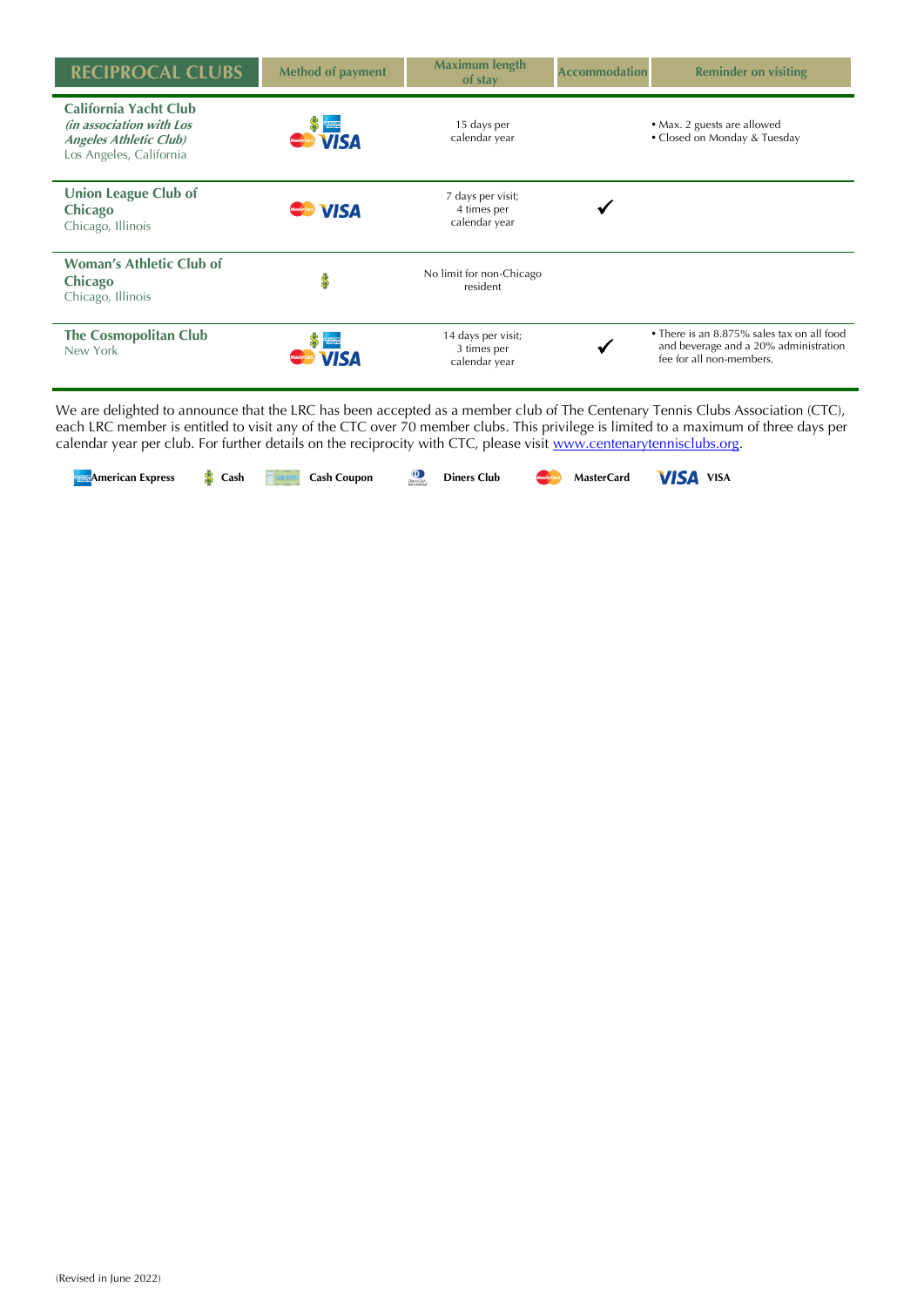

# **CONTACT LIST OF RECIPROCAL CLUBS**

### **AUSTRALIA**

#### **TATTERSALLS CLUB – HYDE PARK, SYDNEY**

181 Elizabeth Street, Sydney, NSW 2000, Australia Telephone: (61) 2 9264 6111 Email: tattersallsclub@tattersallsclub.org Website: tattersallsclub.org

#### **PENINSULA KINGSWOOD COUNTRY GOLF CLUB**

(Peninsula Site): 211 – 279 Skye Road, Frankston 3199, Victoria, Australia (Kingswood Site): Centre Dandenong Road, Dingley Village 3172, Victoria, Australia Telephone: (613) 9551 1670 Facsimile: (613) 9558 0283 Email: [info@peninsulakingswood.com.au](mailto:info@peninsulakingswood.com.au) Website: [peninsulakingswood.com.au](http://www.peninsulakingswood.com.au/)

#### **ROYAL AUTOMOBILE CLUB OF AUSTRALIA**

89 Macquarie Street, Sydney, NSW 2000, Australia Telephone: (02) 8273 2300 Facsimile: (02) 8273 2301 Email: [reception@raca.com.au](mailto:reception@raca.com.au) Website: [raca.com.au](http://www.raca.com.au/)

#### **ROYAL SOUTH YARRA LAWN TENNIS CLUB**

310 Williams Road North, Toorak, Victoria 3142, Australia Telephone: (613) 9829 1556 / 9829 1514 Facsimile: (613) 9829 1560 Email: [admin@rsyltc.org.au](mailto:admin@rsyltc.org.au) Website: [rsyltc.org.au](http://www.rsyltc.org.au/)

#### **KOOYONG LAWN TENNIS CLUB**

489 Glenferrie Road, Kooyong, Victoria 3144, Australia Telephone: (613) 9822 3333 Facsimile: (613) 9822 5248 Email: [jjohnson@kooyong.com.au](mailto:jjohnson@kooyong.com.au) Website: [kooyong.com.au](http://www.kooyong.com.au/)

### **BELGIUM**

#### **ASPRIA ROYAL LA RASANTE**

56 Rue Sombre, Brussels, B-1200, Belgium Telephone: (32) 2 609 19 10 Email: [sbarr@aspria.com](mailto:kfernandes@aspria.com) Website: [aspria.com/en/clubs/aspria-brussels-royal](http://www.aspria.com/en/clubs/aspria-brussels-royal-la-rasante/)[la-rasante/](http://www.aspria.com/en/clubs/aspria-brussels-royal-la-rasante/)

#### **ASPRIA ARTS-LOI**

Rue de l'Industrie 26, 1040 Brussels, Belgiumwac Telephone: (32) 2 508 08 00 Email: sbarr@aspria.com Website: [aspria.com/en/clubs/aspria-brussels-arts](http://www.aspria.com/en/clubs/aspria-brussels-arts-loi/)[loi/](http://www.aspria.com/en/clubs/aspria-brussels-arts-loi/)

#### **ASPRIA AVENUE LOUISE**

Avenue Louise 71b, 1050 Brussels, Belgium Telephone: (32) 2 610 40 66 Email: [sbarr@aspria.com](mailto:kfernandes@aspria.com) Website: [aspria.com/en/clubs/aspria-brussels](http://www.aspria.com/en/clubs/aspria-brussels-avenue-louise/)[avenue-louise/](http://www.aspria.com/en/clubs/aspria-brussels-avenue-louise/)

### **CANADA**

#### **THE GLENCOE CLUB**

636 – 29 Avenue SW, Calgary, Alberta, T2S 0P1, Canada Telephone: (403) 243 2506 Facsimile: (403) 287 2673 Email: reception@glencoe.org Website: [glencoe.org](www.glencoe.org)

### **HOLLYBURN COUNTRY CLUB**

950 Cross Creek Road, West Vancouver, British Columbia, V7S 2S5, Canada Telephone: (604) 922 0161 Facsimile: (604) 922 9811 Email[: memberservices@hollyburn.org](mailto:memberservices@hollyburn.org) Website[: hollyburn.org](http://www.hollyburn.org/)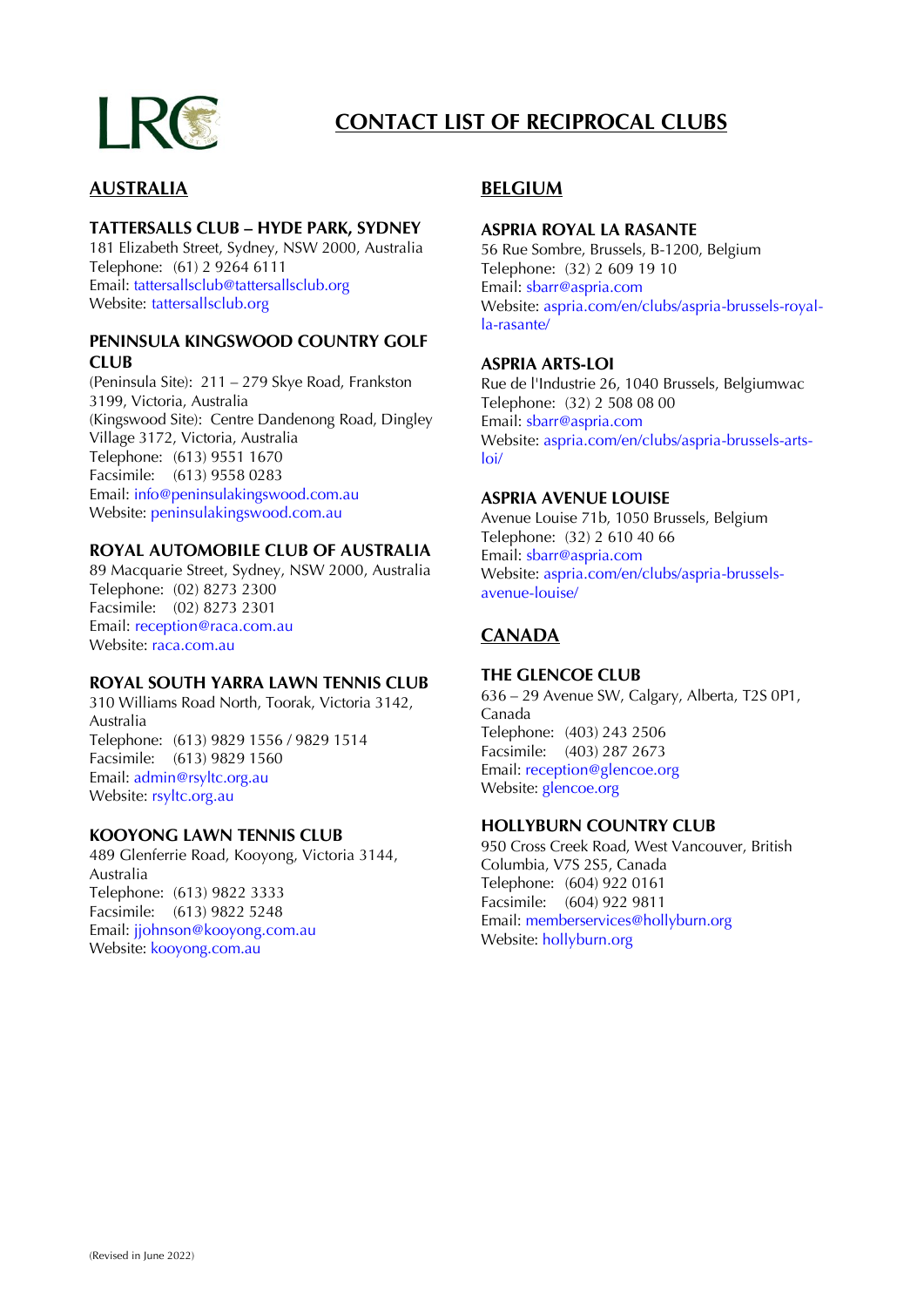#### **THE UNION CLUB OF BRISTISH COLUMBIA**

805 Gordon Street, Victoria, BC V8W IZ6, Canada Telephone: (250) 384-1151 Facsimile: (250) 384-0538 Email: [info@unionclub.com](mailto:info@unionclub.com) Website: unionclub.com

#### **TORONTO CRICKET SKATING & CURLING CLUB**

141 Wilson Avenue, Toronto, Ontario, M5M 3A3, Canada Telephone: (416) 487 4581 Facsimile: (416) 487 7595 Email: [info@torontocricketclub.com](mailto:info@torontocricketclub.com) Website: [torontocricketclub.com](http://www.torontocricketclub.com/)

### **THE NATIONAL CLUB**

303 Bay Street, Toronto, Ontario, M5H 2R1, Canada Telephone: (416) 364 3247ext 249 Facsimile: (416) 364 5666 Email: [margaret@thenationalclub.com](mailto:margaret@thenationalclub.com) or [accounts@thenationalclub.com](mailto:accounts@thenationalclub.com) Website: [thenationalclub.com](http://www.thenationalclub.com/)

#### **VANCOUVER LAWN TENNIS & BADMINTON CLUB**

1630 West 15th Avenue, Vancouver, British Columbia, V6J 2K7, Canada Telephone: (604) 731 2191 Facsimile: (604) 731 4498 Email: [reception@vanlawn.com](mailto:reception@vanlawn.com) Website: [vanlawn.com](http://www.vanlawn.com/)

## **CHINA**

### **CAPITAL CLUB**

50/F Capital Mansion, 6 Xin Yuan Nan Road, Chao Yang District, Beijing 100004, PR China Telephone: (8610) 8486 2225 Facsimile: (8610) 8486 3909 Email: [member@thecapitalclub.com](mailto:member@thecapitalclub.com) Website: [thecapitalclub.com](http://www.thecapitalclub.com/)

#### **SHANGHAI RACQUET CLUB**

Lane 555 Jinfeng Lu, Hua Cao Town, Minhang District, Shanghai 201107, PR China Telephone: (8621) 2201 0103 Facsimile: (8621) 2201 0909 Email: [jane.jin@src.com.cn](mailto:jane.jin@src.com.cn) Website: [src.com.cn](http://www.src.com.cn/)

#### **ENGLAND THE HURLINGHAM CLUB**

Ranelagh Gardens, London, SW6 3PR, England Telephone: (020) 7610 7467 Facsimile: (020) 7731 1289 Email[: membership@hurlinghamclub.org.uk](mailto:membership@hurlinghamclub.org.uk) Website: hurlinghamclub.org.uk

#### **OXFORD AND CAMBRIDGE CLUB**

71 Pall Mall, London, SW1Y 5HD, England Telephone: (020) 7930 5151 Facsimile: (020) 7930 8875 Email[: reservations@oandc.uk.com](mailto:reservations@oandc.uk.com) Website[: oxfordandcambridgeclub.co.uk](http://www.oxfordandcambridgeclub.co.uk/)

### **THE SLOANE CLUB**

52 Lower Sloane Street, Chelsea, London, SW1W 8BS, England Telephone: (020) 7730 9131 Facsimile: (020) 7730 16146 Email[: reservations@sloaneclub.co.uk](mailto:reservations@sloaneclub.co.uk) Website[: sloaneclub.co.uk](http://www.sloaneclub.co.uk/)

#### **THE UNIVERSITY WOMEN'S CLUB**

2 Audley Square, Mayfair London, W1K1DB Telephone: (020) 7499 2268 Email: reservations@uwc-london.com Website: universitywomensclub.com

## **FRANCE**

#### **LAGARDÈRE PARIS RACING**

La Croix Catelan – 1 Chemin de la Croix Catelan, 75016 Paris Telephone: (01) 4527 5585 Facsimile: (01) 4230 8570 Email: [reciprocity@lagardere-paris-racing.fr](mailto:reciprocity@lagardere-paris-racing.fr) Website: [lagardereparisracing.com](http://www.lagardereparisracing.com/)

### **GERMANY**

### **ASPRIA BERLIN KU'DAMM**

Karlsruher Strasse 20, 10711 Berlin, Germany Telephone: (49) 30 8906888-0 Email: [sbarr@aspria.com](mailto:kfernandes@aspria.com) Website: [aspria.com/en/clubs/aspria-berlin-ku](http://www.aspria.com/en/clubs/aspria-berlin-ku-damm/)[damm/](http://www.aspria.com/en/clubs/aspria-berlin-ku-damm/)

### **ASPRIA HAMBURG ALSTERTAL**

Rehagen 20, 22339 Hamburg, Germany Telephone: (49) 40 520190-0 Email: [sbarr@aspria.com](mailto:kfernandes@aspria.com) Website: [aspria.com/en/clubs/aspria-hamburg](http://www.aspria.com/en/clubs/aspria-hamburg-alstertal/)[alstertal/](http://www.aspria.com/en/clubs/aspria-hamburg-alstertal/)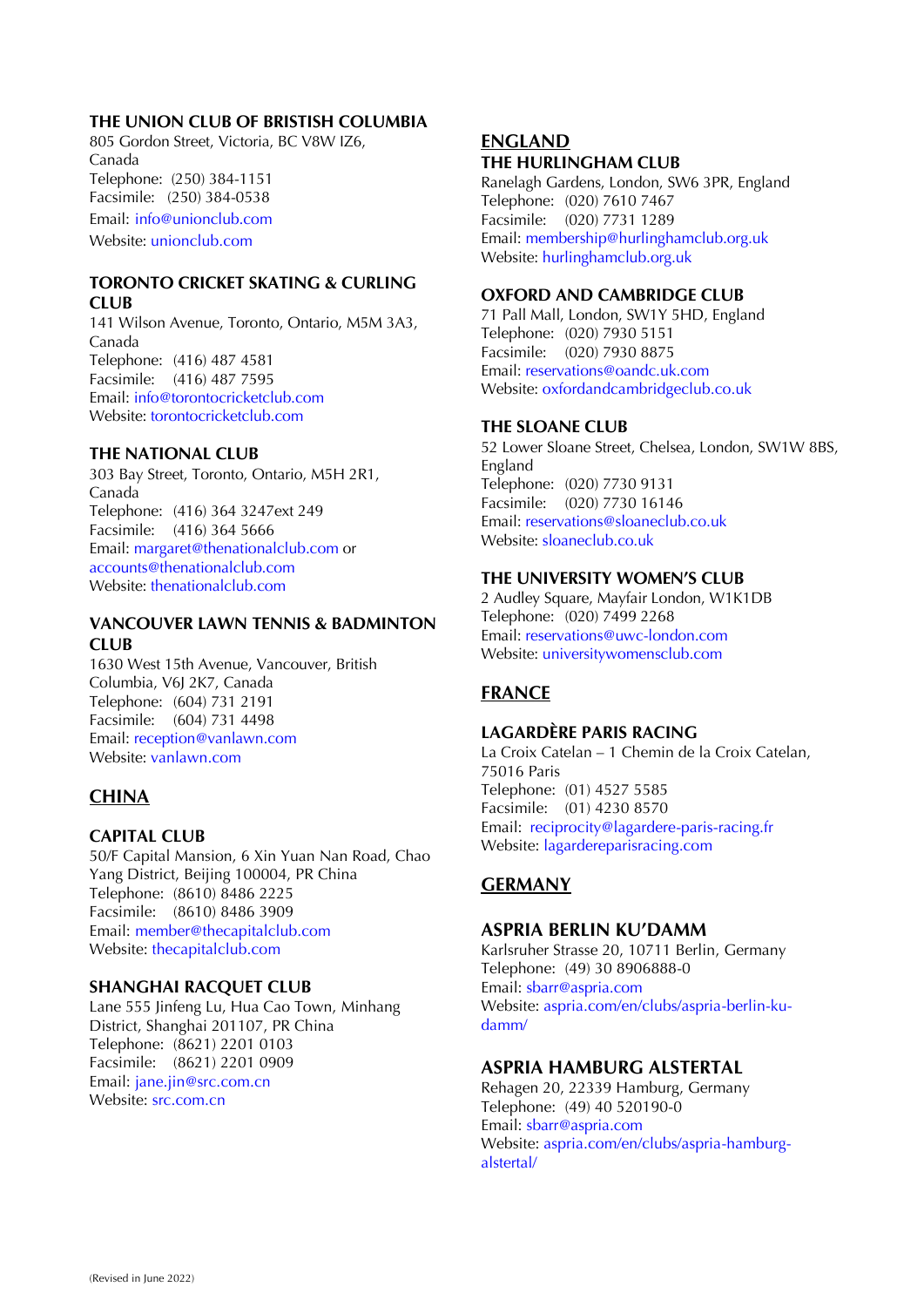### **ASPRIA HAMBURG UHLENHORST**

Hofweg 40, 22085 Hamburg, Germany Telephone: (49) 40 899550160 Email: [sbarr@aspria.com](mailto:kfernandes@aspria.com) Website: [aspria.com/en/clubs/aspria-hamburg](http://www.aspria.com/en/clubs/aspria-hamburg-uhlenhorst/)[uhlenhorst/](http://www.aspria.com/en/clubs/aspria-hamburg-uhlenhorst/)

#### **ASPRIA HANNOVER MASCHSEE**

Rudolf-von-Bennigsen-Ufer 83, 30519 Hannover, Germany Telephone: (49) 511 899797-0 Email: [sbarr@aspria.com](mailto:kfernandes@aspria.com) Website: [aspria.com/en/clubs/aspria-hannover](http://www.aspria.com/en/clubs/aspria-hannover-maschsee/)[maschsee/](http://www.aspria.com/en/clubs/aspria-hannover-maschsee/)

### **INDIA**

#### **GOLDEN SWAN COUNTRY CLUB**

Off. Pokhran Road, No 1, Yeoor Hills Thane-400602 Telephone: (91) 22 2585 6515 Email: [ccare@goldenswan.com](mailto:ccare@goldenswan.com) Website: [goldenswan.com](http://www.goldenswan.com/)

### **ITALY**

#### **TENNIS CLUB PARIOLI**

L.go Uberto De Morpurgo, 2-00199 Roma, Italy Telephone: (39) 689 7581 Facsimile: (39) 686 200 892 Email: [s.merella@tcparioli.it](mailto:s.merella@tcparioli.it) [p.pietrangeli@tcparioli.it](mailto:p.pietrangeli@tcparioli.it) Website: [tcparioli.it](http://www.tcparioli.it/)

#### **ASPRIA HARBOUR CLUB MILAN**

Via Cascina Bellaria 19, 20153 Milan, Italy Telephone: (39) 02 452861 Email: [sbarr@aspria.com](mailto:kfernandes@aspria.com) Website: [aspria.com/en/clubs/aspria-harbour-club](http://www.aspria.com/en/clubs/aspria-harbour-club-milan/)[milan/](http://www.aspria.com/en/clubs/aspria-harbour-club-milan/)

#### **REALE CIRCOLO CANOTTIERI TEVERE REMO**

28 Lungotevere in Augusta, 00186 Roma, Italia Telephone: (39) 0636 12274/386 Facsimile: (39) 0632 30546 Email: [segreteria@rcctevereremo.it](mailto:segreteria@rcctevereremo.it) Website: [rcctevereremo.it](http://www.rcctevereremo.it/)

### **JAPAN**

#### **THE KOBE CLUB**

4-15-1 Kitano-cho, Chuo-ku, Kobe, Japan 650-0002 Telephone: (078) 241 2588 Facsimile: (078) 291 8054 Email: [kobeclub@office.email.ne.jp](mailto:kobeclub@office.email.ne.jp) Website: [kobeclub.org](http://www.kobeclub.org/)

#### **TOKYO AMERICAN CLUB**

2-1-2 Azabudai, Minato-ku, Tokyo, Japan 106-8649 Telephone: (813) 4588 0381 Facsimile: (813) 4588 0703 Email[: tac@tac-club.org](mailto:tac@tac-club.org) Website[: tokyoamericanclub.org](http://www.tokyoamericanclub.org/)

### **KOREA**

#### **SEOUL CLUB**

86, Jangchung-dan-ro, Jung-gu, Seoul 04605, South Korea Telephone: (822) 2238 7666 Facsimile: (822) 2234 3866 Email[: seoulclub@seoulclub.org](mailto:seoulclub@seoulclub.org) Website[: seoulclub.org](http://www.seoulclub.org/)

### **MALAYSIA**

#### **PENANG SWIMMING CLUB**

517 Tanjung Bunga, 11200 Penang, Malaysia Telephone: (604) 890 7370 Facsimile: (604) 890 3271 Email[: info@penangswimclub.com](mailto:info@penangswimclub.com) Website[: penangswimclub.com](http://www.penangswimclub.com/)

#### **PHILIPPINES**

#### **MANILA POLO CLUB**

McKinley Road, Forbes Park, Makati City, Philippines 1220 Telephone: (632) 817 0951 - 62 Email[: membership@manilapolo.com.ph](mailto:membership@manilapolo.com.ph) or grace.dupo@manilapolo.com.ph Website[: manilapolo.com.ph](http://www.manilapolo.com.ph/)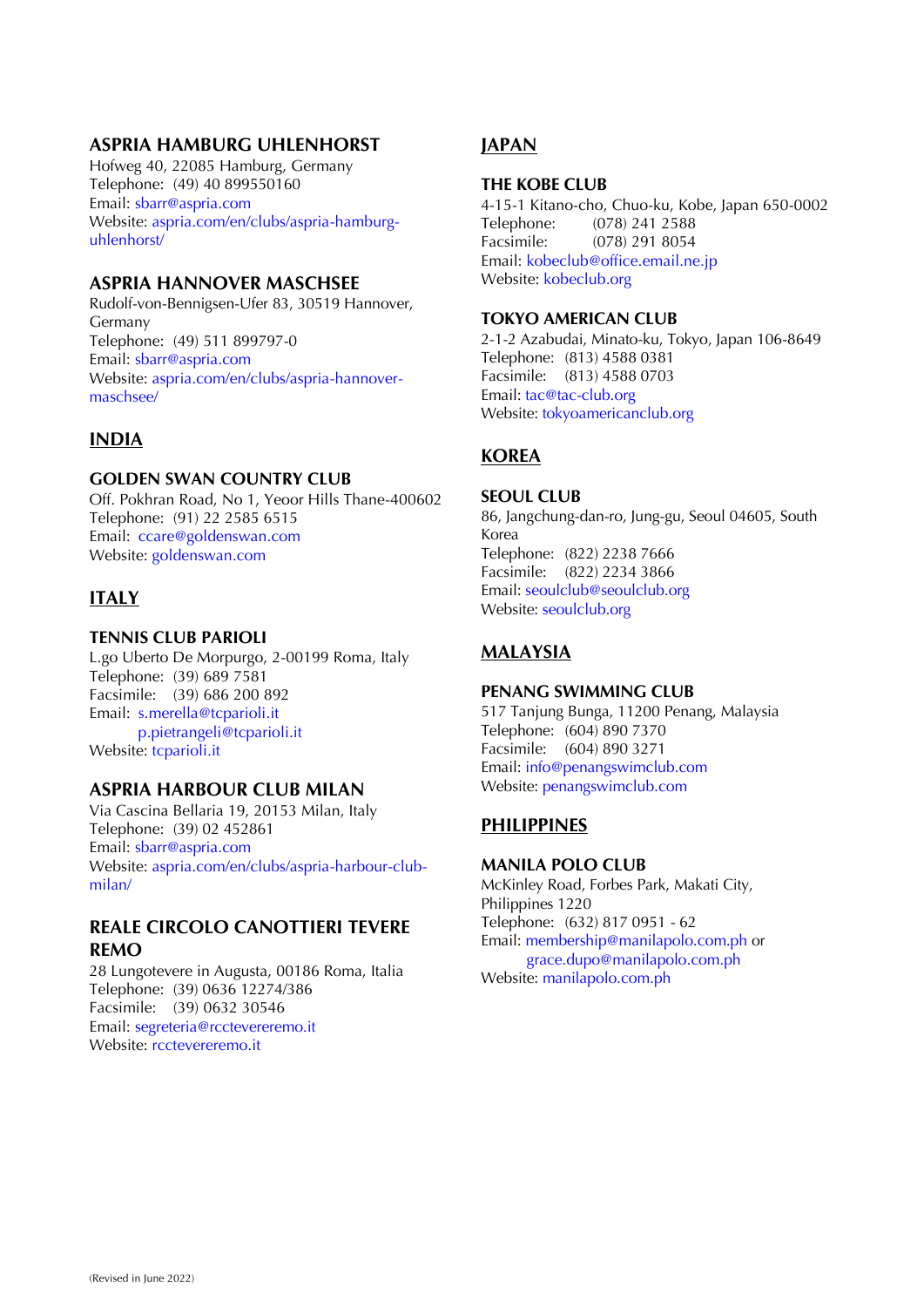### **SINGAPORE**

#### **THE TANGLIN CLUB**

5 Stevens Road, Singapore 257814 Telephone: (65) 6622 0555 Facsimile: (65) 6733 2391 Email: [frontoffice@tanglin-club.org.sg](mailto:frontoffice@tanglin-club.org.sg) Website: [tanglinclub.org.sg](http://www.tanglinclub.org.sg/)

#### **THE BRITISH CLUB**

73 Bukit Tinggi Road, Singapore 289761 Telephone: (65) 6467 4311 Facsimile: (65) 6468 6161 Email: membership@britishclub.org.sg Website: [britishclub.org.sg](http://www.britishclub.org.sg/)

#### **TOWER CLUB SINGAPORE**

9 Raffles Place, Penthouse (62nd – 64th Floors) Republic Plaza Tower 1, Singapore 048619 Telephone: (65) 6737 3388 Facsimile: (65) 6438 3673 Email: [concierge@tower-club.com.sg](mailto:concierge@tower-club.com.sg) Website: [tower-club.com.sg](http://www.tower-club.com.sg/)

#### **RAFFLES MARINA LTD SINGAPORE**

10 Tuas West Drive, Singapore 638404 Telephone: (65) 6861 8000 Facsimile: (65) 6861 1020 Email: [rohaya@rafflesmarina.com.sg](mailto:rohaya@rafflesmarina.com.sg) Website: rafflesmarina.com.sg

#### **SRI LANKA**

#### **COLOMBO SWIMMING CLUB**

148, "Storm Lodge", Galle Road, Colombo 3, Sri Lanka Telephone: (94) 11 2 421 645 Facsimile: (94) 11 4 023 955 Email: [admin@colomboswimmingclub.org](mailto:admin@colomboswimmingclub.org) Website: [colomboswimmingclub.org](http://www.colomboswimmingclub.org/)

#### **TAIWAN**

#### **AMERICAN CLUB TAIPEI**

47 Bei-an Road, Taipei, Taiwan Telephone: (886 2) 2885 8260 Facsimile: (886 2) 2885 8055 Email: [msd@americanclub.org.tw](mailto:msd@americanclub.org.tw) Website: [americanclub.org.tw](http://www.americanclub.org.tw/)

#### **THAILAND**

#### **THE BRITISH CLUB BANGKOK**

189 Suriwongse Road, Bangrak, Bangkok, 10500, Thailand Telephone: (66 0) 2234 0247 Facsimile: (66 0) 2235 1560 Email[: info@britishclubbangkok.org](mailto:info@britishclubbangkok.org) Website: britishclubbangkok.org

#### **PACIFIC CITY CLUB**

28th – 30th Fl. Two Pacific Place, 142 Sukhumvit Road, Bangkok, 10110, Thailand Telephone: (66 0) 2-6532450 Facsimile: (66 0) 2-6532473 Email[: membership@pacificcityclub.com](mailto:mbr.mgr@pacificcityclub.com) or [info@pacificcityclub.com](mailto:info@pacificcityclub.com) Website: pacificcityclub.com

#### **USA**

#### **LONGWOOD CRICKET CLUB**

564 Hammond Street, Chestnut Hill, Massachusetts 02467-1712, USA Telephone: (617) 731 2900 Facsimile: (617) 734 0733 Email[: fgroen@longwoodcricket.com](mailto:fgroen@longwoodcricket.com) Website[: longwoodcricket.com](http://www.longwoodcricket.com/)

#### **LOS ANGELES ATHLETIC CLUB**

431 West Seventh Street, Los Angeles, California 90014, USA Telephone: (213) 625 2211 Facsimile: (213) 689 1194 Email[: laac@laac.net](mailto:laac@laac.net) Website[: laac.com](http://www.laac.com/)

#### **CALIFORNIA YACHT CLUB (In association with Los Angeles Athletic Club)**

4469 Admiralty Way, Marina Del Rey, California 90292, USA Telephone: (310) 823 4567 Facsimile: (310) 822 3658 Email[: hotel.reservations@laac.net](mailto:hotel.reservations@laac.net) Website[: calyachtclub.com](http://www.calyachtclub.com/)

#### **UNION LEAGUE CLUB OF CHICAGO**

65 West Jackson Boulevard, Chicago, Illinois 60604- 3598, USA Telephone: (312) 427 7800 Facsimile: (312) 427 8117 Email: frontdesk@ulcc.org Website[: ulcc.org](http://www.ulcc.org/)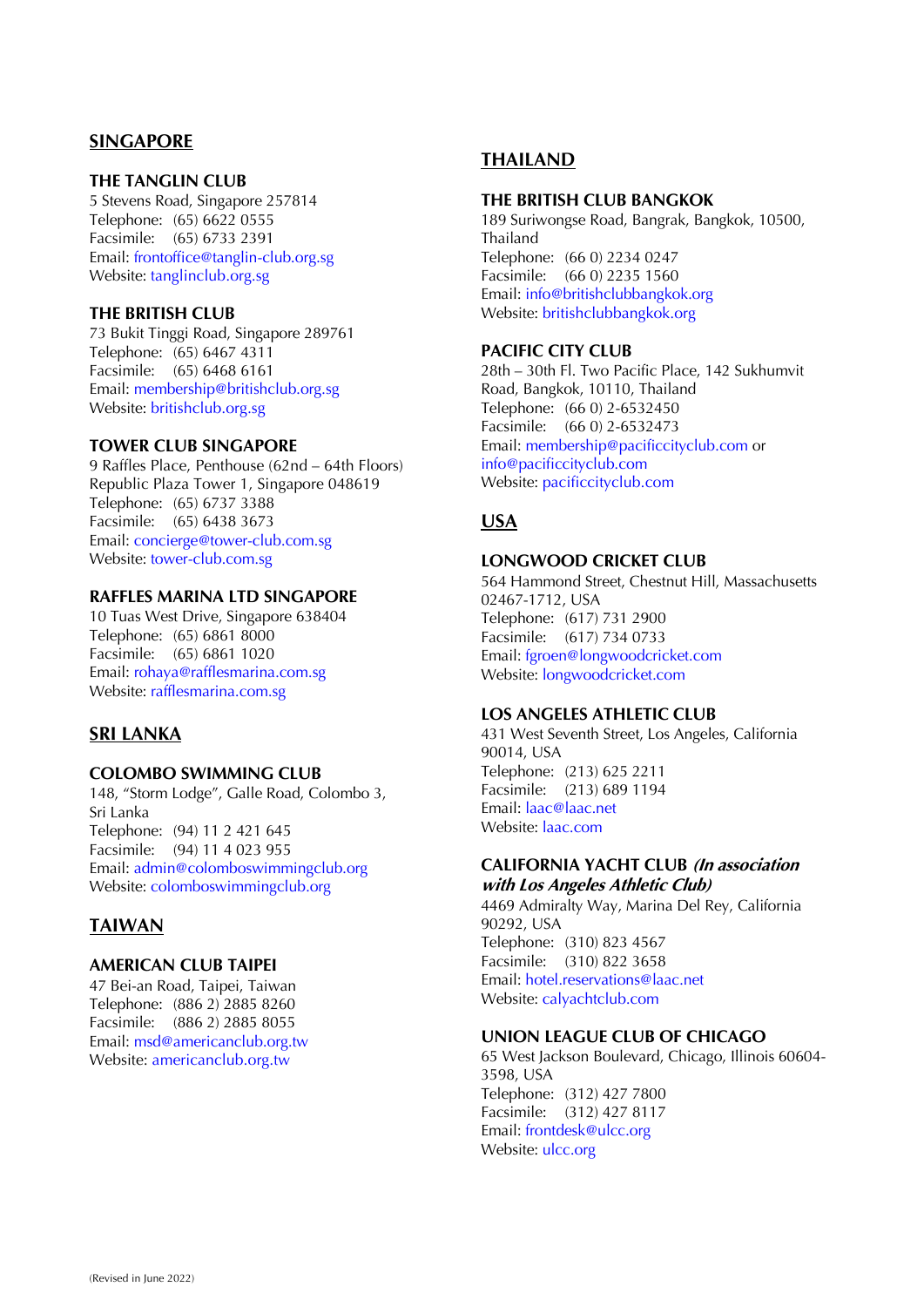#### **WOMAN'S ATHLETIC CLUB OF CHICAGO**

626 North Michigan Avenue, Chicago, Illinois 60611, USA Telephone: (312) 944 6123 Facsimile: (312) 944 6546 Email: [reception@wacchicago.com](mailto:reception@wacchicago.com) Website: [wacchicago.com](http://www.wacchicago.com/)

#### **THE COSMOPOLITAN CLUB**

122 East 66<sup>th</sup> Street New York, N.Y. 10065, USA Telephone: (212) 734 5950 Facsimile: (212) 734 4944 Email: [frontdesk@cosclub.com](mailto:frontdesk@cosclub.com) Website: cosclub.com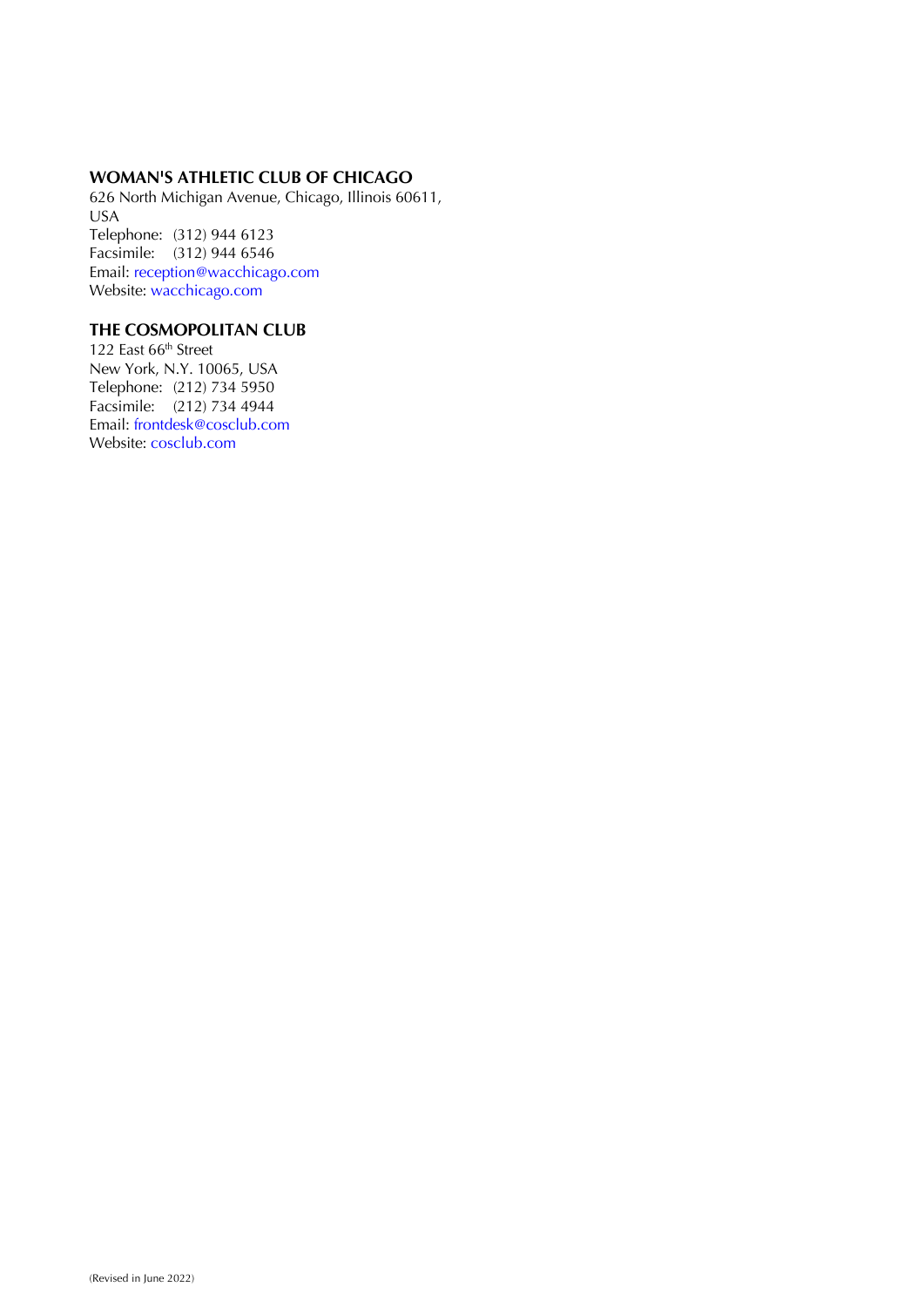



**Principal partner** 

E. GUTZWILLER & CIE PRIVATE BANKERS SINCE 1886

## **CLUBS MEMBERS DIRECTORY**

CENTENARY TENNIS CLUBS (Brought up-to-date on January 15, 2021)

[info@centenarytennisclubs.com](mailto:info@centenarytennisclubs.com) [www.centenarytennisclubs.org](http://www.centenarytennisclubs.org/) <https://www.facebook.com/CentenaryTennisClubs>

### **1. SALZBURGER TENNIS CLUB**

Ignaz-Rieder-Kai 3, 5020 Salzburg, Austria Tel. 00.43.662622403 Contact Person: Mr. Helmut Ritter / CTC Delegate e-mail: [office@salzburger-tennisclub.at](mailto:office@salzburger-tennisclub.at) Web: [www.salzburger-tennisclub.at](http://www.salzburger-tennisclub.at/)

### **ABO LAWN TENNIS KLUBB**

Manhattan Sport Center Pitkamaenkatu 4 b 20250 Turku FINLAND Tel. XX-358-21-2397759 Contact Person: Mr. Johan Skogman, Secretary e-mail : [alktennis@msc.inet.fi](mailto:alktennis@msc.inet.fi) [junnus@me.com](mailto:junnus@me.com) Web : [www.alktennis.net](http://www.alktennis.net/)

### **AMERICA TENIS CLUB**

President: José Miguel Santamaria Uribe Contact Person: Julian Otoya / General Manager Calle 51 # 4 06 Bogotá COLOMBIA Ph. (57) 1 3401899 Cel. (57) 3102224232 e-mail: [gerencia@americatenisclub.com.co](mailto:gerencia@americatenisclub.com.co) Web : [www.americatenisclub.com](http://www.americatenisclub.com/)

**Founder Members** 

CUMBERLAND LAWN TENNIS CLUB. UNITED KINGDOM | KUNGLIGA LAWN TENNIS KLUBBEN. SVERIGE<br>LAWN TENNIS TURNIER CLUB "ROT WEISS". DEUTSCHLAND | RACING CLUB DE FRANCE. FRANCE | REAL CLUB DE TENIS BARCELONA-1899. ESPAÑA | ROYAL LEOPOLD CLUB. BELGIQUE | TENNIS CLUB DE GENÈVE. SUISSE | TENNIS CLUB MILANO ALBERTO BONACOSSA. ITALIA

SITE: CENTENARY TENNIS CLUBS / RUE 18 DU PETIT CHÊNE / 1002 LAUSANNE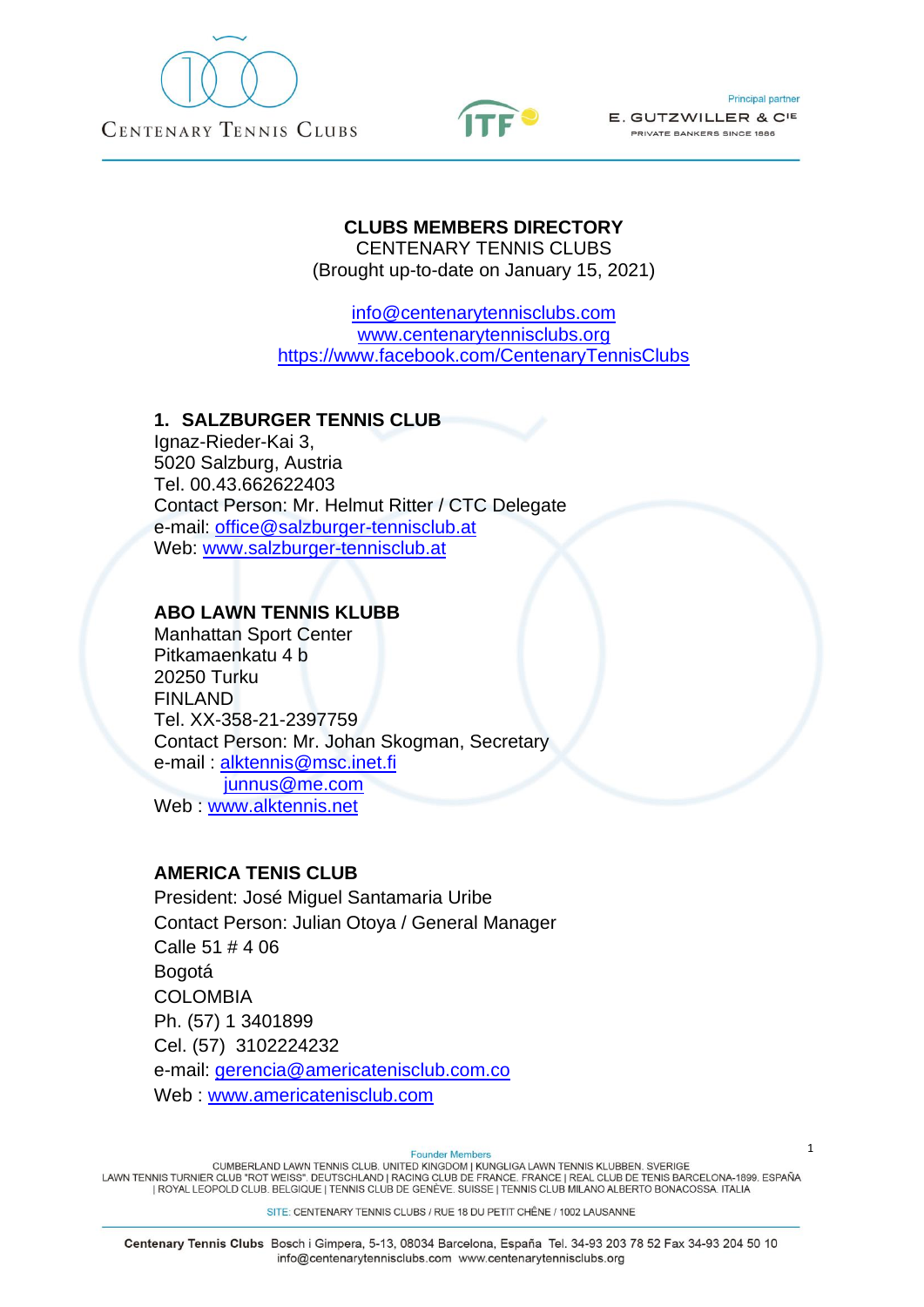



### **ATHENS LAWN TENNIS CLUB**

2 Vasilissis Olgas Blvd 10557 Athens GREECE Tel. XX-30-210-9215630 / XX-30-210-9232872 Contact Person: Evangelos Soupionas, CTC Representative e-mail: <u>oaa@otenet.gr</u> Web: [www.oaa.gr](http://www.oaa.gr/)

### **BERKELEY TENNIS CLUB**

Mr. Tony Farrell, President Ms. Sonia Steverson, Operations Manager [Sonia@berkeleytennisclub.org](mailto:Sonia@berkeleytennisclub.org) One Tunnel Road Berkeley, CA 94705 U.S.A. Tel. : XX-1-510-8411380 e-mail: [btctennis@berkeleytennisclub.org](mailto:btctennis@berkeleytennisclub.org) Web: [www.berkeleytennisclub.org](http://www.berkeleytennisclub.org/)

#### **BUENOS AIRES LAWN TENNIS CLUB**

 Ingeniero Luis Alberto Diez, *Presidente* Olleros 1510 – Código Postal (C1426CRB) Buenos Aires **ARGENTINA**  Tel.: XX-54-11-47720983 / XX-54-11-47774816 e-mail: [secretaria@baltc.net](mailto:secretaria@baltc.net) Web: [http://www.baltc.net](http://www.baltc.net/index.html)

### **CALIFORNIA TENNIS CLUB**

Mr. Timothy Odenweller, General Manager 1770 Scott Street San Francisco, CA 94115 U.S.A. Tel: XX-1-415-3463611 e-mail: [timodenweller@calclubtennis.com](mailto:timodenweller@calclubtennis.com) Web: [www.calclubtennis.com](http://www.calclubtennis.com/)

**Founder Members** 

CUMBERLAND LAWN TENNIS CLUB. UNITED KINGDOM | KUNGLIGA LAWN TENNIS KLUBBEN. SVERIGE<br>LAWN TENNIS TURNIER CLUB "ROT WEISS". DEUTSCHLAND | RACING CLUB DE FRANCE. FRANCE | REAL CLUB DE TENIS BARCELONA-1899. ESPAÑA | ROYAL LEOPOLD CLUB. BELGIQUE | TENNIS CLUB DE GENÈVE. SUISSE | TENNIS CLUB MILANO ALBERTO BONACOSSA. ITALIA

SITE: CENTENARY TENNIS CLUBS / RUE 18 DU PETIT CHÊNE / 1002 LAUSANNE

 $\overline{2}$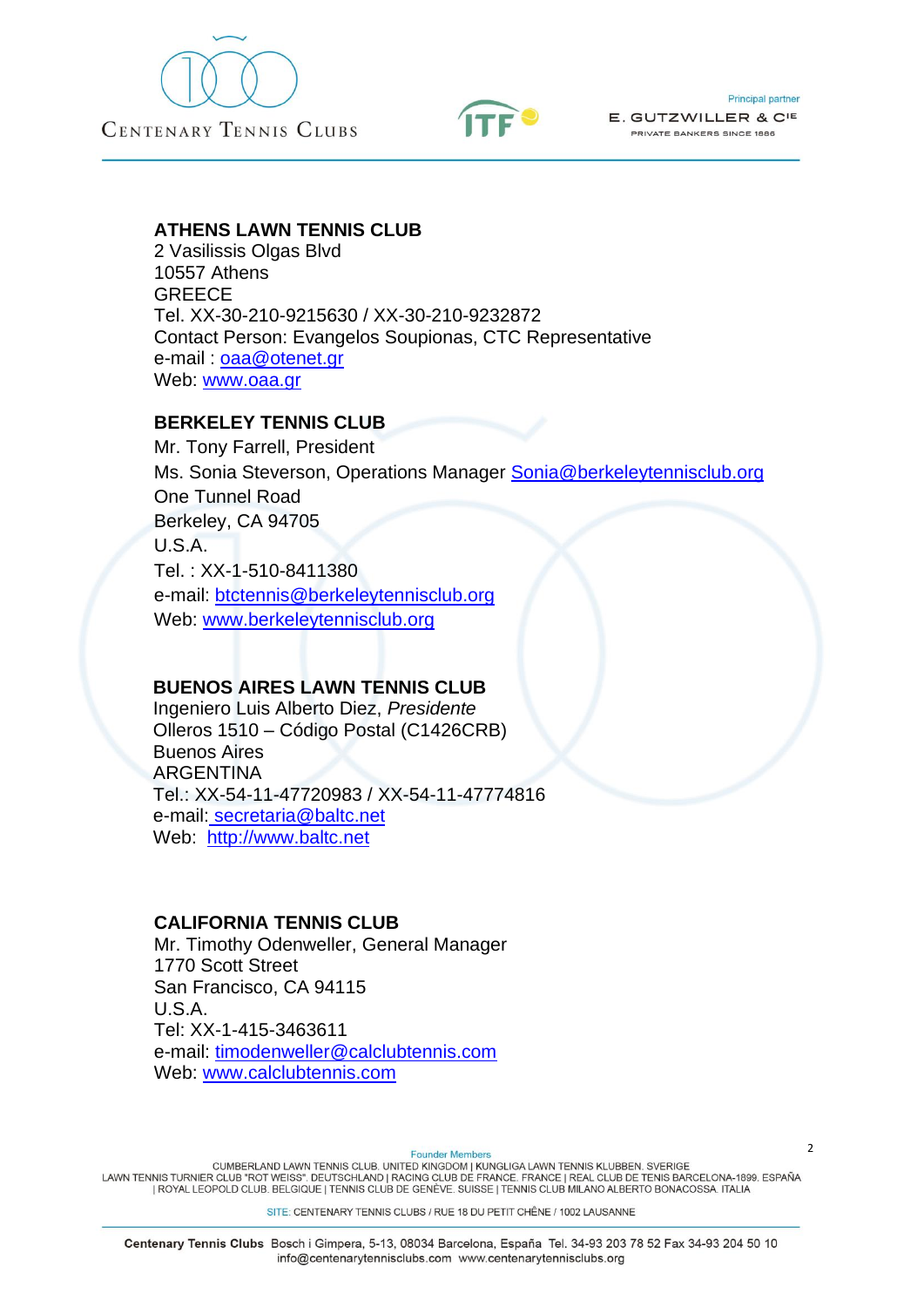



### **CARRICKMINES CROQUET & LAWN TENNIS CLUB**

Mr. John Hunt, President, [johnpahunt@gmail.com](mailto:johnpahunt@gmail.com) c/o Mr. Pat Crowe, Tennis Director [tennis@carrickmines.com](mailto:tennis@carrickmines.com) Glenamuck Road **Carrikmines** Dublin 18 IRELAND Tel.: XX-353-1-2894631 Fax: XX-353-1-2891463 Conor Linehan, Mens Tennis Captain, [menstennis@carrickmines.com](mailto:menstennis@carrickmines.com) Martin Kinirons, chairman Tennis Committee, [martinkinirons@bjfitzpatrick.ie](mailto:martinkinirons@bjfitzpatrick.ie) Web: [www.carrickmines.com](http://www.carrickmines.com/)

### **CIRCOLO TENNIS BOLOGNA**

Viale R. Cristiani, 2 40136 Bologna ITALY Tel.: XX-39-0-51-333420 Mr. Andrea Stasi / Manager Director e-mail: [direzione@circolotennisbologna](mailto:direzione@circolotennisbologna%20%20%20comrezione@circolotennisbologna.com)  [comrezione@circolotennisbologna.com](mailto:direzione@circolotennisbologna%20%20%20comrezione@circolotennisbologna.com) Web: [www.circolotennisbologna.com](http://www.circolotennisbologna.com/)

#### **CIRCOLO DEL TENNIS FIRENZE 1898 ASD**

Ing. Giorgio Giovannardi / President Viale del Visarno, 1 50144 Firenze **ITALY** Tel: XX-39-55-332651 e-mail: [segreteria@ctfirenze.org](mailto:segreteria@ctfirenze.org) Web: [wwww.ctfirenze.itww.ctfirenze.it](http://www.ctfirenze.it/)

**Founder Members** CUMBERLAND LAWN TENNIS CLUB. UNITED KINGDOM | KUNGLIGA LAWN TENNIS KLUBBEN. SVERIGE<br>LAWN TENNIS TURNIER CLUB "ROT WEISS". DEUTSCHLAND | RACING CLUB DE FRANCE. FRANCE | REAL CLUB DE TENIS BARCELONA-1899. ESPAÑA | ROYAL LEOPOLD CLUB. BELGIQUE | TENNIS CLUB DE GENÈVE. SUISSE | TENNIS CLUB MILANO ALBERTO BONACOSSA. ITALIA

SITE: CENTENARY TENNIS CLUBS / RUE 18 DU PETIT CHÊNE / 1002 LAUSANNE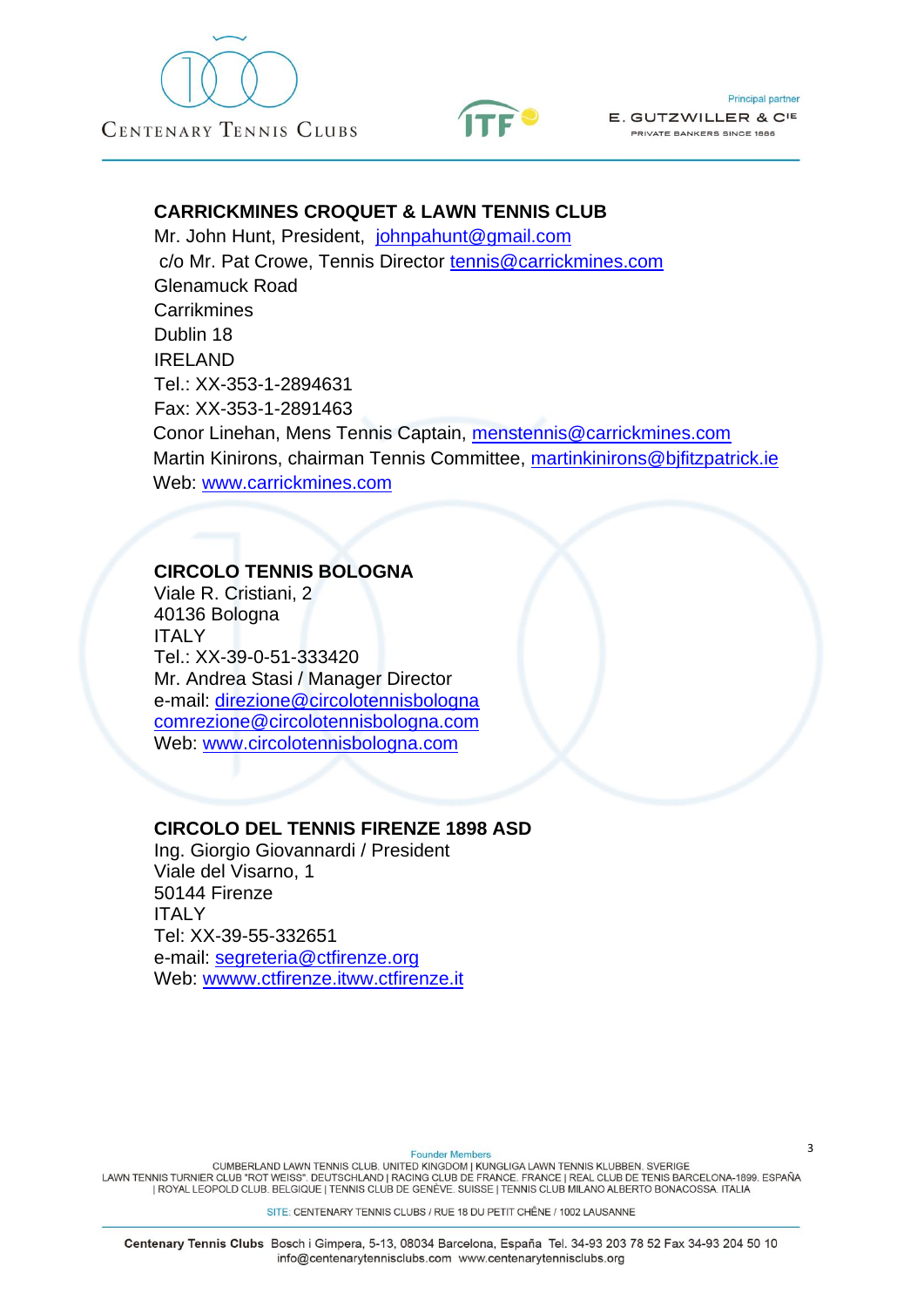



**Principal partner** 

E. GUTZWILLER & CIE PRIVATE BANKERS SINCE 1886

#### **CLUB TENNIS DE LA SALUT 1902**

Mr. Felipe Ródenas, President Mare de Déu de la Salut, 75 08024 Barcelona **SPAIN** Tel: XX-34-93-2132400 e-mail: [ctlasalut@ctlasalut.com](mailto:ctlasalut@ctlasalut.com) Web: [www.ctlasalut.com](http://www.ctlasalut.com/)

#### **CLUB TENNIS LAS TERRAZAS - MIRAFLORES**

Malecón 28 julio 390 **Miraflores** Lima PERÚ Tel. 0511 5123200 / 0511 5123201 Mr. Angel Cáceres, General Manager e-mail: [acaceres@clubterrazas.com.pe](mailto:acaceres@clubterrazas.com.pe) Web: [www.clubterrazas.com.pe](http://www.clubterrazas.com.pe/)

### **CLUB DE TENIS VALENCIA**

Botánico Cavanilles, 7 46010 Valencia **SPAIN** Tel.: XX-34-96-3690658 / 608447136 Mr. Alberto Talavera Molina, General Manager Mr. Alvaro Montañes, Communication manager e-mail: administracion@clubdetenisvalencia.es [comunicación@clubdetenisvalencia.es](mailto:comunicación@clubdetenisvalencia.es) Web: [www.clubdetenisvalencia.es](http://www.clubdetenisvalencia.es/)

### **COLUMBIA COUNTRY CLUB**

7900Connecticut Avenue Chevy Chase Maryland 20815 (USA) Tel. 301.951.5058 Mr. Joe Mesmer, Tennis Director e-mail: [tennis@columbiacc.org](mailto:tennis@columbiacc.org) Web: [www.columbiacc.org](http://www.columbiacc.org/)

**Founder Members** 

CUMBERLAND LAWN TENNIS CLUB. UNITED KINGDOM | KUNGLIGA LAWN TENNIS KLUBBEN. SVERIGE<br>LAWN TENNIS TURNIER CLUB "ROT WEISS". DEUTSCHLAND | RACING CLUB DE FRANCE. FRANCE | REAL CLUB DE TENIS BARCELONA-1899. ESPAÑA | ROYAL LEOPOLD CLUB. BELGIQUE | TENNIS CLUB DE GENÈVE. SUISSE | TENNIS CLUB MILANO ALBERTO BONACOSSA. ITALIA

SITE: CENTENARY TENNIS CLUBS / RUE 18 DU PETIT CHÊNE / 1002 LAUSANNE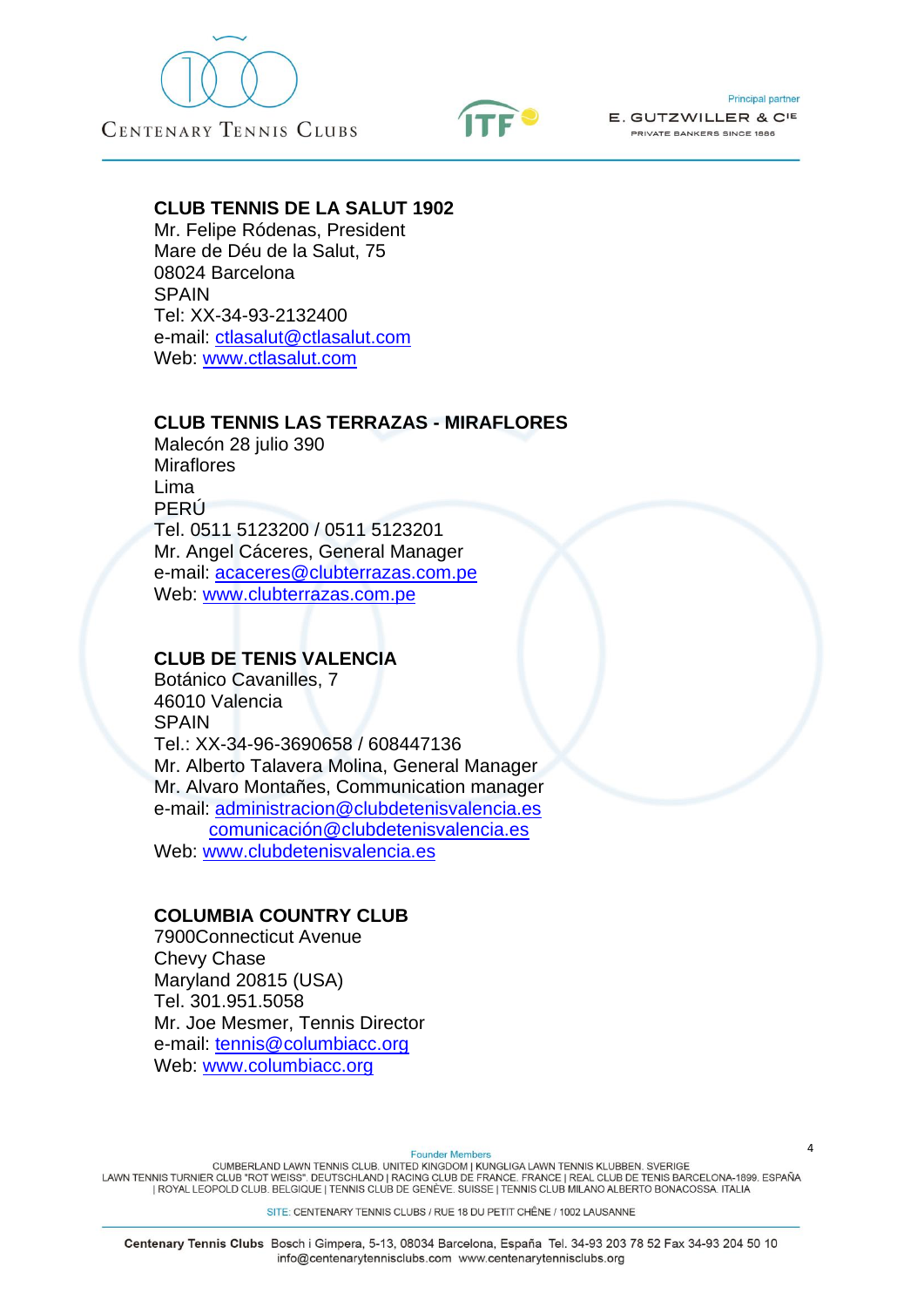



#### **CUMBERLAND LAWN TENNIS CLUB**

25, Alvanley Gardens West Hampstead London NW6 1JD UNITED KINGDOM Tel.: XX-44-207-4356022 Simon Harmer, *General* Manager [simon.harmer@cltc-hcc.com](mailto:simon.harmer@cltc-hcc.com) Marilyn Brooks, Tennis Committee brooksmarilyns@hotmail.com Karen Schulman, Tennis Committee karenschulman@gmail.com e-mail: // [manager@cltc-hcc.com](mailto:manager@cltc-hcc.com) Web: [www.cltc-hcc.com](http://www.cltc-hcc.com/)

#### **DONNYBROOK LAWN TENNIS CLUB**

Mr. Deirdre Johnston, Club Manager Brookvale Road, Donnybrook Dublin 4 IRELAND D04 YH10 Tel. 353-1-2692838/00353868245238 e-mail: [info@donnybrookltc.ie](mailto:info@donnybrookltc.ie) Web: [www.donnybrookltc.ie](http://www.donnybrookltc.ie/)

### **EDGBASTON PRIORY LAWN TENNIS CLUB**

Ms C Griffiths, Chairman Ms. Leyla Ogan, Racquet Manager [leyla.ogan@edgbastonpriory.com](mailto:leyla.ogan@edgbastonpriory.com) Personal Assistant Ms Griffiths, [sue.harris@edgbastonpriory.com](mailto:sue.harris@edgbastonpriory.com) Sir Harrys Road **Edgbaston** Birmingham B15 2UZ UNITED KINGDOM Tel.: XX-44-121-4402492 Fax: XX-44-121-4400492 e-mail: [reception@edgbastonpriory.com](mailto:reception@edgbastonpriory.com/%20%20leyla.ogan@edgbastonpriory.com) Web: [www.edgbastonpriory.com](http://www.edgbastonpriory.com/)

**Founder Members** 

CUMBERLAND LAWN TENNIS CLUB, UNITED KINGDOM I KUNGLIGA LAWN TENNIS KLUBBEN, SVERIGE LAWN TENNIS TURNIER CLUB "ROT WEISS". DEUTSCHLAND | RACING CLUB DE FRANCE. FRANCE | REAL CLUB DE TENIS BARCELONA-1899. ESPAÑA | ROYAL LEOPOLD CLUB. BELGIQUE | TENNIS CLUB DE GENÈVE. SUISSE | TENNIS CLUB MILANO ALBERTO BONACOSSA. ITALIA

SITE: CENTENARY TENNIS CLUBS / RUE 18 DU PETIT CHÊNE / 1002 LAUSANNE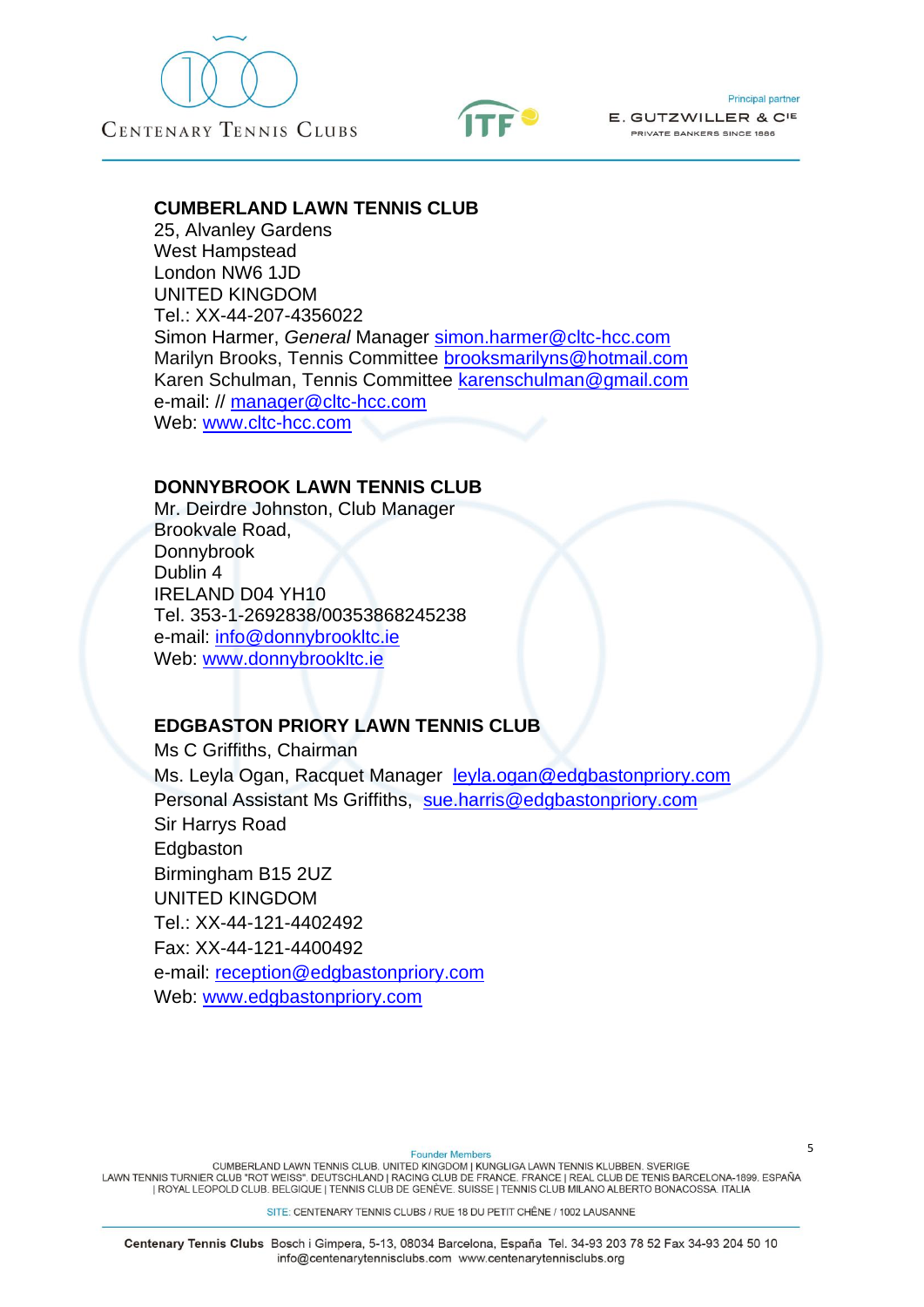



#### **FITZWILLIAM LAWN TENNIS CLUB**

Mr. Martin Macdonnell**,** *President* Mr. Peter Moran, Interim General *Manager* Mr. Tom Hamilton*, Member of the Board [tom.hamilton@davy.ie](mailto:tom.hamilton@davy.ie)* Appian Way Dublin 6 IRELAND Tel: XX-353-1-2310600 e-mail: [chairtennis@fltc.ie,](mailto:chairtennis@fltc.ie) Web site: [www.fltc.ie](http://www.fltc.ie/)

### **FRANKFURTER TENNISCLUB 1914 PALMENGARTEN e. V.**

Mr. Ingo Mantzke, President Mr. Jürgen Hackauff [hackauff@ftc1914.de](mailto:hackauff@ftc1914.de) Sylvia Flachsel, Clubsekretariat Info. [info@ftc1914.de](mailto:info@ftc1914.de) Berkersheimer Weg 106 60433 Frankfurt Am Main Germany Tel 0049 69 529760 e-mail: info@tennisclub-palmengarten.de Web: [www.ftc1914.de](http://www.ftc1914.de/)

### **GARDEN TENNIS ROYAN**

Mr**.** Georges Jacobs**,** President [georges.jacobs@orange.fr](mailto:georges.jacobs@orange.fr) 4, allée des rochers 17200 Royan FRANCE Tel. XX-05-46-384577 / XX-05-46-398984 e-mail : [/royan.tennis-roc@wanadoo.fr / monique.boucaud@wanadoo.fr](mailto:royan.tennis-roc@wanadoo.fr%20/%20%20%20monique.boucaud@wanadoo.fr) Web: [www.club.fft.fr/royangardentennis](http://www.club.fft.fr/royangardentennis)

### **GUAYAQUIL TENIS CLUB**

9 de Octubre 2401 y Lizardo García Guayaquil ECUADOR Tel. 5934-3727080 / 3727070 ext. 231 Srta. Lidia Ortiz, Personal Assistant [lortiz@gyetenisclub.com.ec](mailto:lortiz@gyetenisclub.com.ec) e-mail: [jmacchiavello@etinar.com](mailto:jmacchiavello@etinar.com) [cpons@gyetenisclub.com.ec](mailto:cpons@gyetenisclub.com.ec) Web: [www.guayaquiltenisclub.com](http://www.guayaquiltenisclub.com/)

**Founder Members** 

CUMBERLAND LAWN TENNIS CLUB. UNITED KINGDOM | KUNGLIGA LAWN TENNIS KLUBBEN. SVERIGE<br>LAWN TENNIS TURNIER CLUB "ROT WEISS". DEUTSCHLAND | RACING CLUB DE FRANCE. FRANCE | REAL CLUB DE TENIS BARCELONA-1899. ESPAÑA | ROYAL LEOPOLD CLUB. BELGIQUE | TENNIS CLUB DE GENÈVE. SUISSE | TENNIS CLUB MILANO ALBERTO BONACOSSA. ITALIA

SITE: CENTENARY TENNIS CLUBS / RUE 18 DU PETIT CHÊNE / 1002 LAUSANNE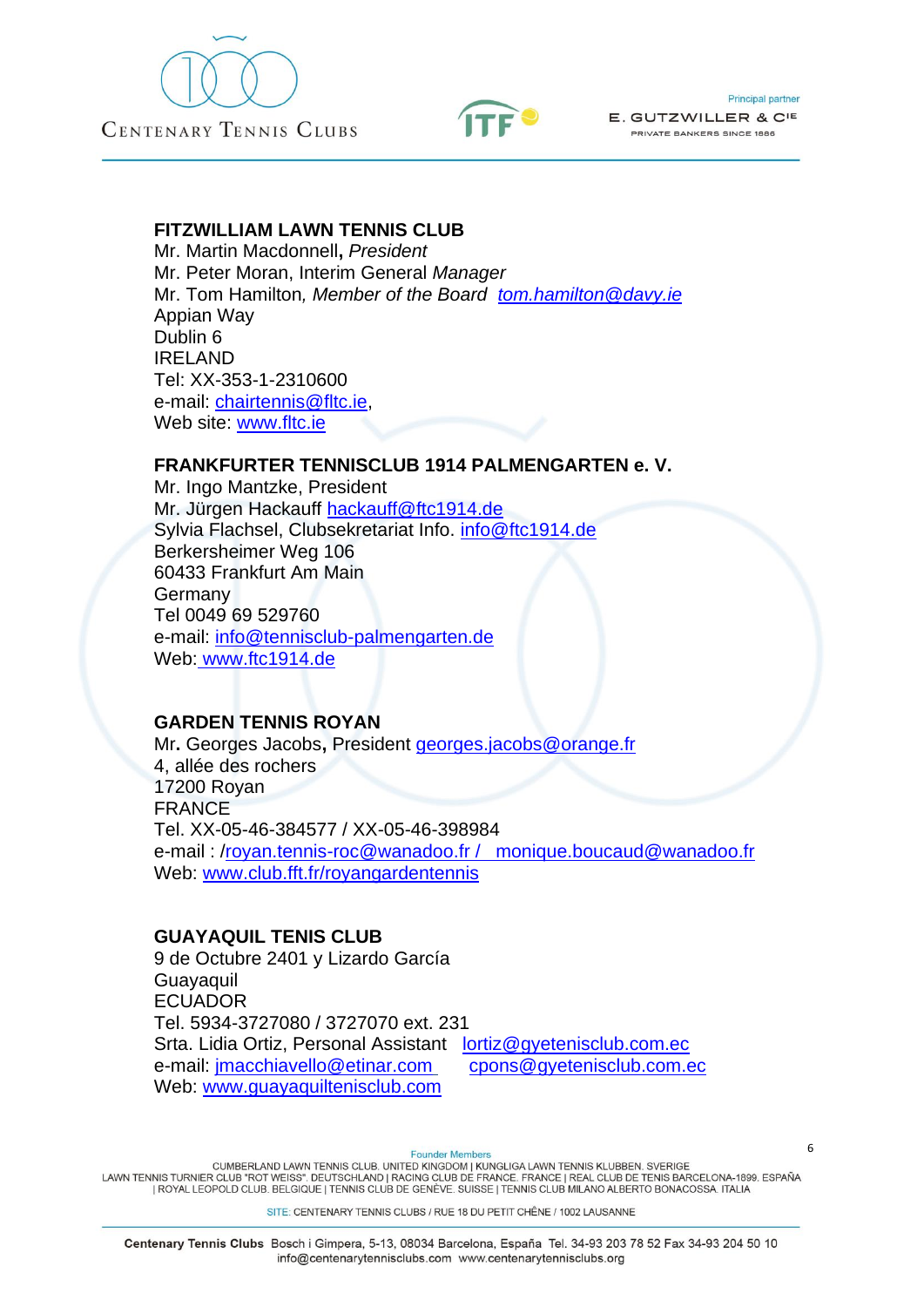





### **GRASSHOPPER CLUB ZURICH**

Sektion Tennis & Sektion Tennis Couvert Mr. Martin Kuenzli, President Sektion Tennis Mr. Martin Ruebel, President Tennis Couvert Jennifer Wellauer Oechslin, Office Manager Kartausstrasse 11 8008 Zurich SWITZERLAND Tel. 41.44.4220060 e-mail: [ouvert@gc-tennis.ch](mailto:ouvert@gc-tennis.ch) Web: www.gc**-**[tennis.ch](http://www.gc-tennis.ch/)

### **HAAGSCHE LAWN TENNIS CLUB LEIMONIAS**

Ms. Nanette Farwerck-Bergwerf, President Mrs Liesbeth Zernitz CTC Committee, [Elisabethzernitz@yahoo.de](mailto:Elisabethzernitz@yahoo.de) Mr. Tom van Dijk, CTC Committee, [vandijk@fdj.nl](mailto:vandijk@fdj.nl) Klein Zwitserland Klatteweg 103 2597 KA – The Hague THE NETHERLANDS Tel.: XX-31-70-3557676 e-mail: leimonias@gmail.com Web: www.leimonias.nl

### **I.CESKY LAWN TENNIS KLUB**

Mr. Vaclav Klaus, President of the club. Mr. Jan Pecha, Manager of CTC events Ostrov Stvanice, 38 17000 Praha 7 CZECH REPUBLIC Tel.: 00420721663118 e-mail: [pecha@cltk.cz,](mailto:pecha@cltk.cz) [asistentka@institutvk.cz](mailto:asistentka@institutvk.cz) Web: [www.cltk.cz](http://www.vupp.cz/CLTK)

### **INTERNATIONAL TENNIS HALL OF FAME**

Mr. Brewer Rowe, SVP Tennis Operations 194 Bellevue Avenue Newport, Rhode Island 02840 UNITED STATES Tel.: XX-1-401-8493990 Fax: XX-1-401-8498780 e-mail: [browe@tennisfame.com;](mailto:browe@tennisfame.com) [tennisclub@tennisfame.com](mailto:tennisclub@tennisfame.com)

**Founder Member** 

CUMBERLAND LAWN TENNIS CLUB, UNITED KINGDOM I KUNGLIGA LAWN TENNIS KLUBBEN, SVERIGE LAWN TENNIS TURNIER CLUB "ROT WEISS". DEUTSCHLAND | RACING CLUB DE FRANCE. FRANCE | REAL CLUB DE TENIS BARCELONA-1899. ESPAÑA | ROYAL LEOPOLD CLUB. BELGIQUE | TENNIS CLUB DE GENÈVE. SUISSE | TENNIS CLUB MILANO ALBERTO BONACOSSA. ITALIA

SITE: CENTENARY TENNIS CLUBS / RUE 18 DU PETIT CHÊNE / 1002 LAUSANNE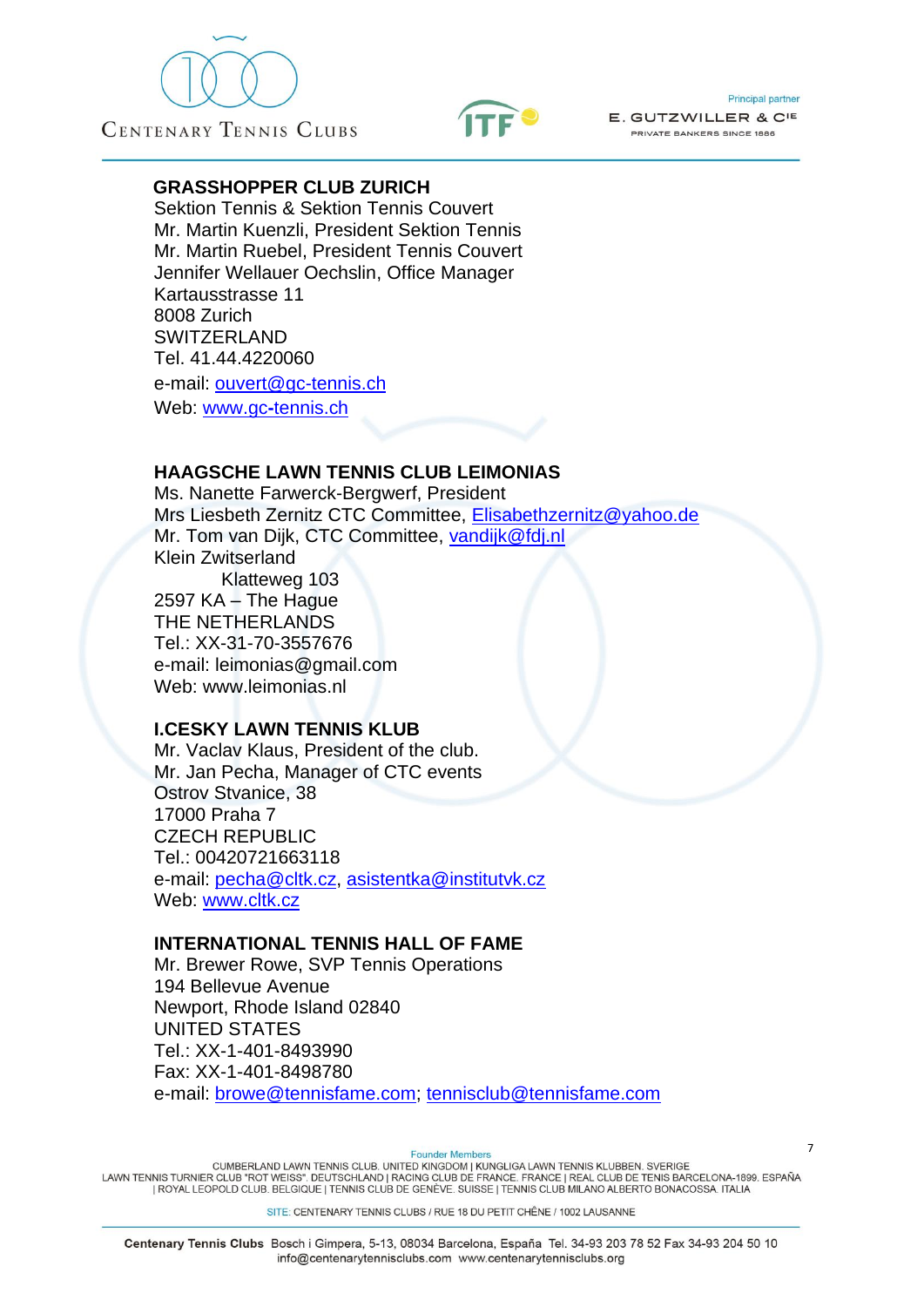





Web: [www.tennisfame.com](http://www.tennisfame.com/)

### **KJOBENHAVNS BOLDKLUB**

Mr. Nicolaj Caiezza / President Mr. Martin Linnet Killemose / Tennis Director Peter Bangs Vej 147 2000 Frederiksberg DENMARK Tel.: XX-45-3871-4150/ +45 51930016 e-mail: [martin@kb-boldklub.dk](mailto:martin@kb-boldklub.dk) Web: [www.kb-bddklub.dk](http://www.kb-bddklub.dk/)

#### **KOOYONG LAWN TENNIS CLUB**

Mr. Chris Brown, Chief Executive Officer Stephen Lucas, Finance & Administration Manager, slucas@kooyong.com.au 489 Glenferrie Road Kooyong 3144 Victoria AUSTRALIA Tel.: XX-61-3-98223333 e-mail: [cbrown@kooyong.com.au;](mailto:cbrown@kooyong.com.au) Web: [www.kooyong.com.au](http://www.kooyong.com.au/)

### **KUNGL. LAWN TENNIS KLUBBEN (KLTK)**

Mats Laftman, General Secretary Kungl. Tennishallen Lidingövägen 75 115 41 Stockholm, SWEDEN Tel.: XX-46-8-459 15 15 e-mail: [mats.laftman@kltk.se](mailto:kansli@kltk.se) Web: [www.kltk.se](http://www.kltk.se/)

Lars Myhrman, *Honorary member* Ringvägen 28 SE 181 51 Lidingö SWEDEN Mobile: XX-46-708 286 470 Office: XX-46-8-765 00 58 Residence:XX-46-8-765 68 70 E-mail: [lars.myhrman@flyfashion.se](mailto:lars.myhrman@flyfashion.se)

**Founder Members** 

CUMBERLAND LAWN TENNIS CLUB. UNITED KINGDOM | KUNGLIGA LAWN TENNIS KLUBBEN. SVERIGE<br>LAWN TENNIS TURNIER CLUB "ROT WEISS". DEUTSCHLAND | RACING CLUB DE FRANCE. FRANCE | REAL CLUB DE TENIS BARCELONA-1899. ESPAÑA | ROYAL LEOPOLD CLUB. BELGIQUE | TENNIS CLUB DE GENÈVE. SUISSE | TENNIS CLUB MILANO ALBERTO BONACOSSA. ITALIA

SITE: CENTENARY TENNIS CLUBS / RUE 18 DU PETIT CHÊNE / 1002 LAUSANNE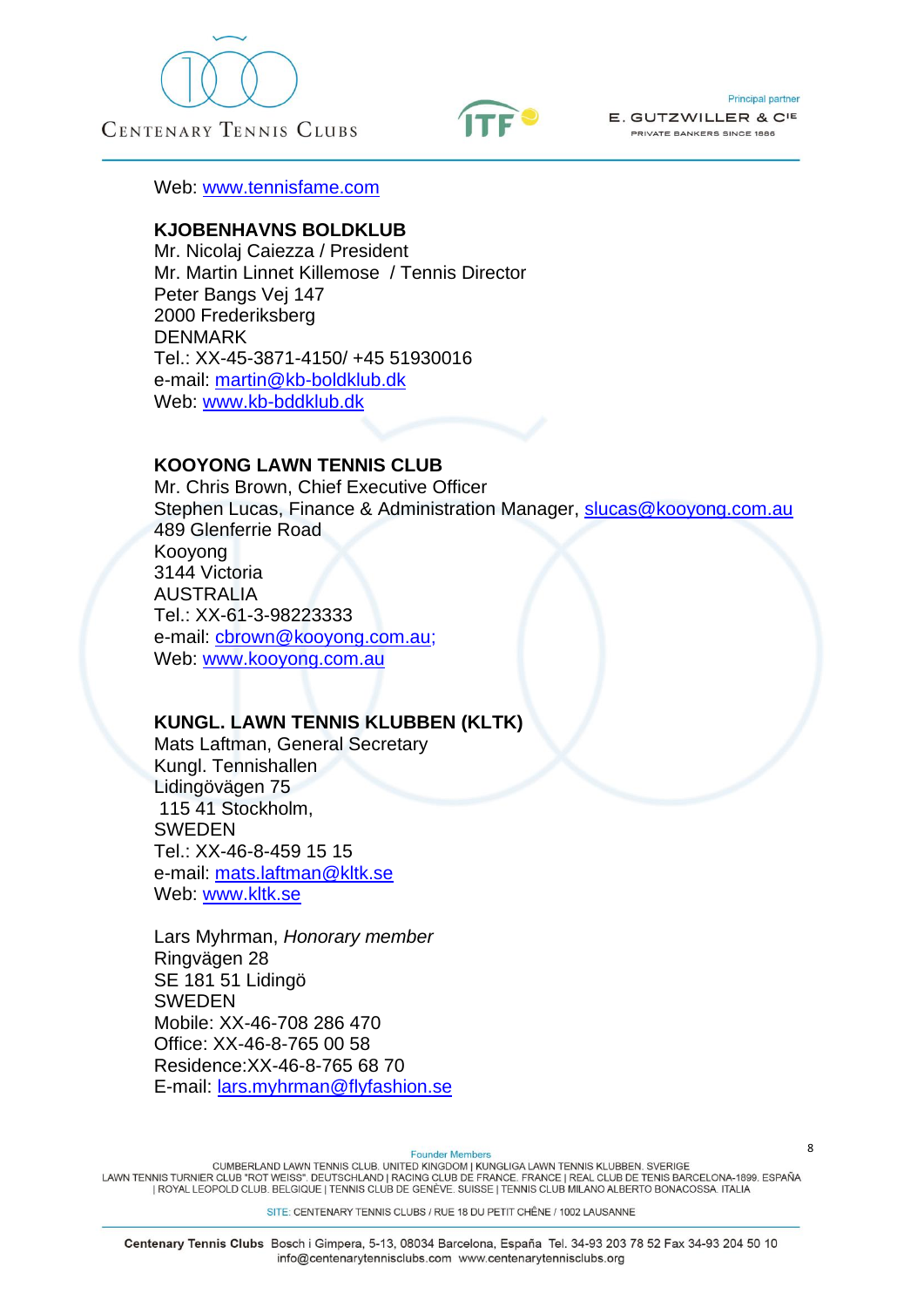





### **LADIES' RECREATION CLUB**

Helena Chan, Membership Manager, 10 Old Peak Road Hong Kong Ph + 852 31993500 e-mail: [membership@lrc.com.hk](mailto:membership@lrc.com.hk) Web: [www.lrc.com.hk](http://www.lrc.com.hk/)

### **LAWN TENNIS CLUBE DA FOZ**

Mr. Pedro Leitão, President Mr. Fernando Ferrão, Vice President Paseio Alegre/Esplanada do Castelo S/N Foz do Douro 4150-196 Porto PORTO/ PORTUGAL Tel.: XX-351-22-6180933 e-mail: tenisdafoz@mail.telepac.pt Web: [www.ltcf.pt](http://www.ltcf.pt/) Court booking : <https://www.aircourts.com/index.php/clubs/booking/174/>

### **LAWN TENNIS CLUB FESTINA**

Mr. Matthijs Bolsius Mr. Alexander Sievers Alexander.Sievers@shell.com Vondelpark 2A 1071 AA Amsterdam THE NETHERLANDS Phone number is +31 20 6183183 e-mail : [matthijsbolsius@hotmail.com](mailto:matthijsbolsius@hotmail.com) Web: [www.ltcfestina.nl](http://www.ltcfestina.nl/)

### **LE TIR Association Sportive du Cercle du Bois de Boulogne**

Mr. Arnaud Sautet, President of the Tennis Committee [arnaudsautet@free.fr](mailto:arnaudsautet@free.fr) Mr. Patrick Grillot, Directeur [patrick.grillot@letir.fr](mailto:patrick.grillot@letir.fr) Route de l´Etoile, 75116 Paris (France) Tel. 33.1.40679600 e-mail: secretariat@letir.fr

**Founder Members** 

CUMBERLAND LAWN TENNIS CLUB. UNITED KINGDOM | KUNGLIGA LAWN TENNIS KLUBBEN. SVERIGE<br>LAWN TENNIS TURNIER CLUB "ROT WEISS". DEUTSCHLAND | RACING CLUB DE FRANCE. FRANCE | REAL CLUB DE TENIS BARCELONA-1899. ESPAÑA | ROYAL LEOPOLD CLUB. BELGIQUE | TENNIS CLUB DE GENÈVE. SUISSE | TENNIS CLUB MILANO ALBERTO BONACOSSA. ITALIA

SITE: CENTENARY TENNIS CLUBS / RUE 18 DU PETIT CHÊNE / 1002 LAUSANNE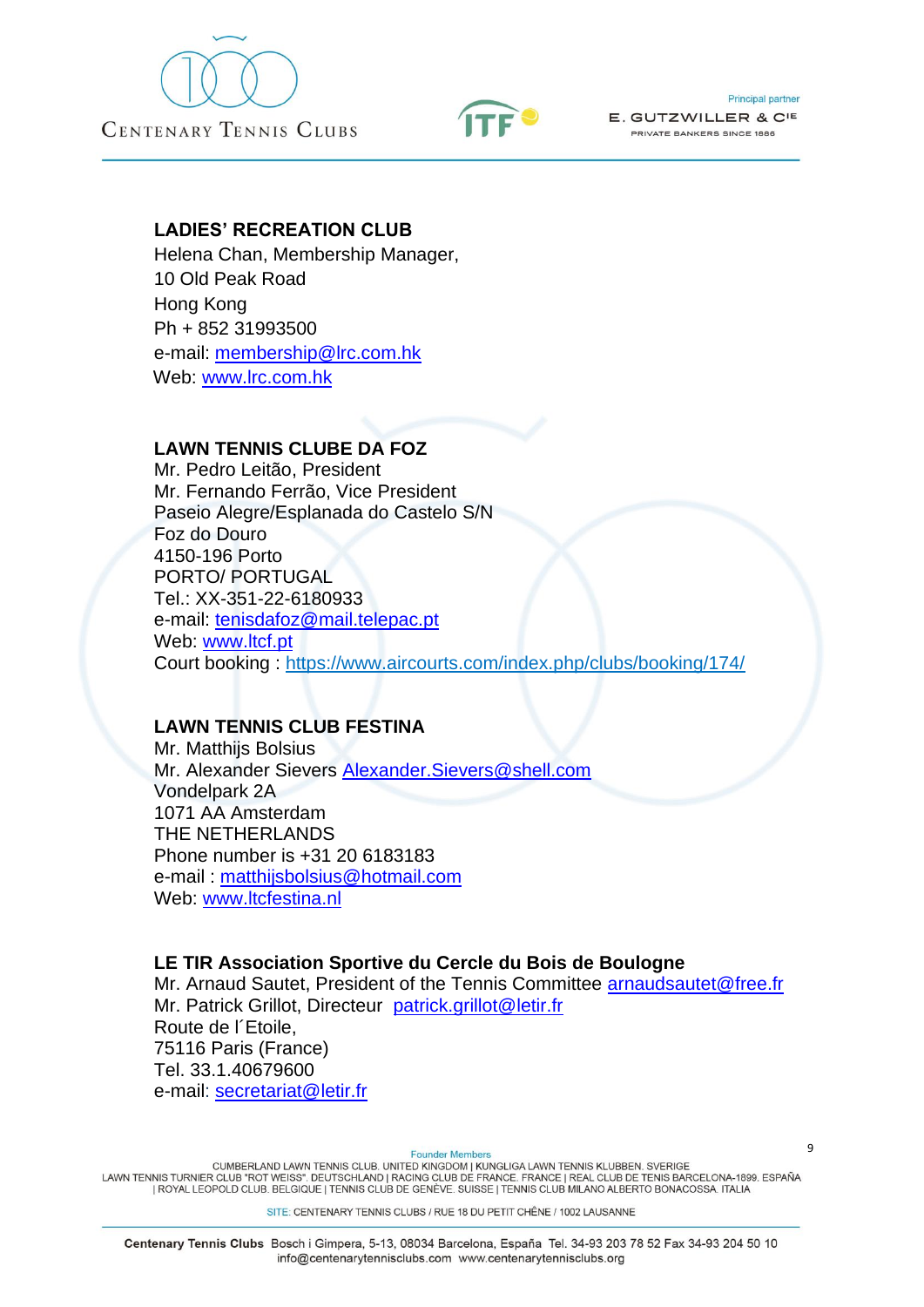





Web: [www.letir.fr](http://www.letir.fr/)

### **LE TOUQUET LAWN TENNIS CLUB**

Mr. Theo Parmentier President Rond Point Des Sports 62520 Le Touquet Ph : 003321051933 FRANCE e-mail : [letouquet.tennisclub@orange.fr](mailto:letouquet.tennisclub@orange.fr) Web : [www.touquet-tennis-club.com](http://www.touquet-tennis-club.com/)

### **LONGWOOD CRICKET CLUB**

Mr. Fred Groen, *Manager* 564 Hammond Street Chestnut Hill, MA 02467-1712 U.S.A. Tel.: XX-1-617-7312900 e-mail: [fgroen@longwoodcricket.com](mailto:fgroen@longwoodcricket.com) Web: [www.longwoodcricket.com](http://www.longwoodcricket.com/)

#### **LTTC ROT WEISS BERLIN**

Mr. Guido Schulz, *President* guido.schulz@kapellmann.de Katrin Kempe [k.kempe@rot-weiss-berlin.de](mailto:k.kempe@rot-weiss-berlin.de) Gottfried von Cramm Weg, 47-55 14193 Berlin GERMANY Tel.:030/89575513 e-mail: [info@rot-weiss-berlin.de](mailto:rot-weiss-berlin@snafu.de) Web: [www.rot-weiss-berlin.de](http://www.rot-weiss-berlin.de/)

### **MALAHIDE LAWN TENNIS & CROQUET CLUB**

Mr. Fran McCaffrey, President [francis.mccaffrey@gmail.com](mailto:francis.mccaffrey@gmail.com) Mr. Michael Byrne, General Manager The Square, Malahide, County Dublin, IRELAND Tel. 00.353. (0) 18452480 Mobile (+353) 086 043 6802. e-mail: manager@mltcc.com

**Founder Members** 

CUMBERLAND LAWN TENNIS CLUB. UNITED KINGDOM | KUNGLIGA LAWN TENNIS KLUBBEN. SVERIGE<br>LAWN TENNIS TURNIER CLUB "ROT WEISS". DEUTSCHLAND | RACING CLUB DE FRANCE. FRANCE | REAL CLUB DE TENIS BARCELONA-1899. ESPAÑA | ROYAL LEOPOLD CLUB. BELGIQUE | TENNIS CLUB DE GENÈVE. SUISSE | TENNIS CLUB MILANO ALBERTO BONACOSSA. ITALIA

SITE: CENTENARY TENNIS CLUBS / RUE 18 DU PETIT CHÊNE / 1002 LAUSANNE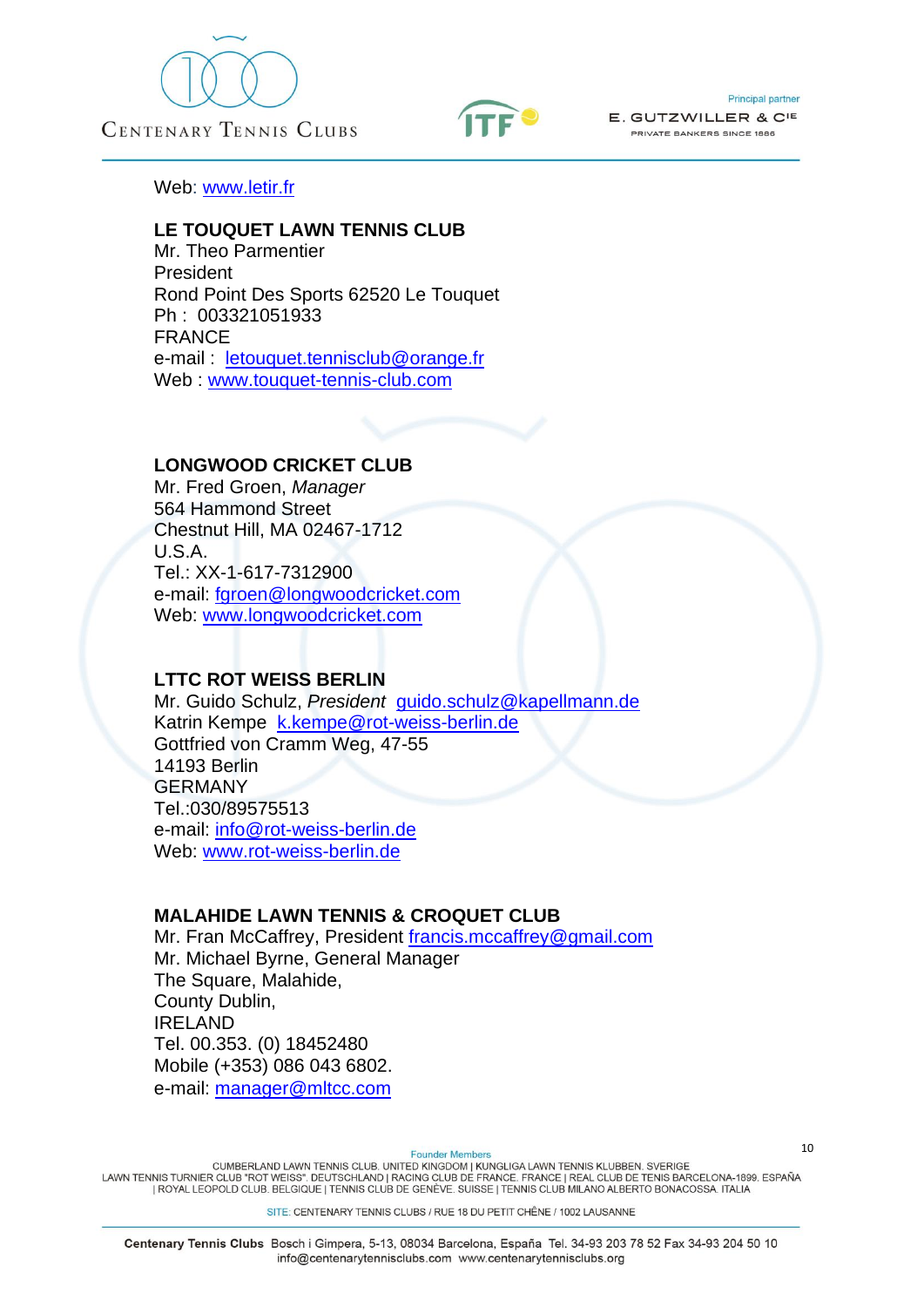





Web: [www.mltcc.com](http://www.mltcc.com/)

### *MANILA POLO CLUB*

Derrick Santos. CTC representative. Mckinley Road, Forbes Park, Makati City Philippines 1220 Ph: +632 8170951 e-mail: [derricksnts@gmail.com](mailto:derricksnts@gmail.com) Web : [www.manilapoloclub.com.ph](http://www.manilapoloclub.com.ph/)

### **MONTE-CARLO COUNTRY CLUB**

155 Avenue Princesse Grace 06190 Roquebrune Cap Martin FRANCE Ph. (33) 0493413015 Contact Person: Alain Manigley, Secretary General Amanigley@smett.mc e-mail: [info@mccc.mc](mailto:info@mccc.mc%20/)  Web: [www.mccc.mc](http://www.mccc.mc/)

### **MOUNT ROYAL TENNIS CLUB**

Mr. Marc Germain, President [marcbgermain@videotron.ca](mailto:marcbgermain@videotron.ca) Sebastien Jacques, General Manager 2106 Grey Avenue Montreal, Qc H4A 3N4 CANADA Tel. XX-1-514-4882557 (ext. 227) e-mail:; [manager@mountroyaltennis.com](mailto:manager@mountroyaltennis.com) Web: [www.mountroyaltennis.com](http://www.mountroyaltennis.com/)

### **OTTAWA TENNIS AND LAWN BOWLING CLUB**

Mrs. Maria Pierre-Noel / Executive Director 176 Cameron Avenue, Ottawa Ontario K1S 0X5 Canada Ph : 613 7307207 e-mail : [maria@otlbc.com](mailto:maria@otlbc.com) Web : [www.otlbc.com](http://www.otlbc.com/)

**Founder Members** 

CUMBERLAND LAWN TENNIS CLUB. UNITED KINGDOM | KUNGLIGA LAWN TENNIS KLUBBEN. SVERIGE<br>LAWN TENNIS TURNIER CLUB "ROT WEISS". DEUTSCHLAND | RACING CLUB DE FRANCE. FRANCE | REAL CLUB DE TENIS BARCELONA-1899. ESPAÑA | ROYAL LEOPOLD CLUB. BELGIQUE | TENNIS CLUB DE GENÈVE. SUISSE | TENNIS CLUB MILANO ALBERTO BONACOSSA. ITALIA

SITE: CENTENARY TENNIS CLUBS / RUE 18 DU PETIT CHÊNE / 1002 LAUSANNE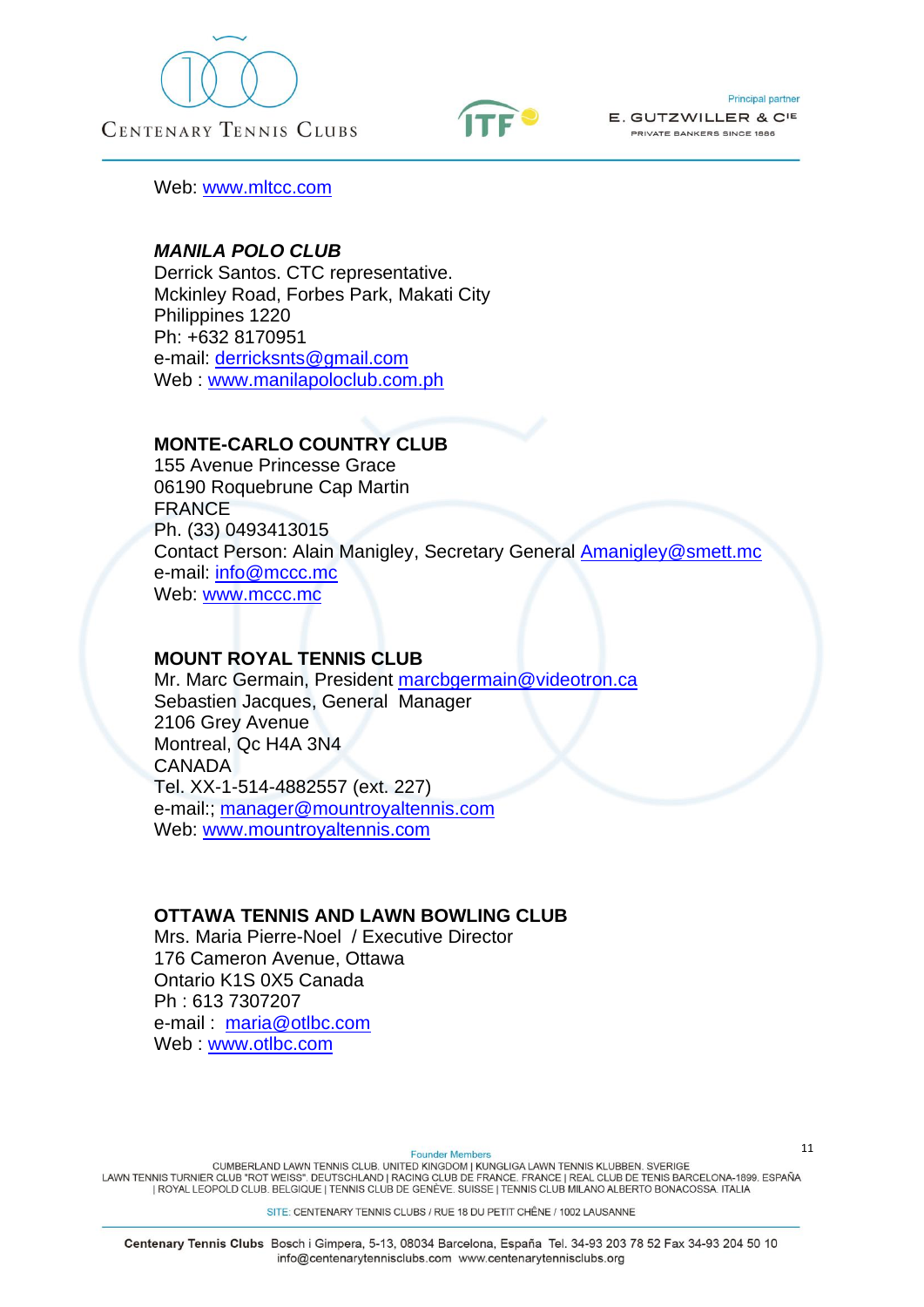



#### **PHILADELPHIA CRICKET CLUB**

415 W.Willow Grove Avenue Philadelphia, PA 19118 UNITED STATES Tel.: XX-1-215-2476001 / 1-215-3754605 Contact Persons: Mr. Linda Cozzi / General Manager Mr. Boris Fetbroyt / Director of Racquets [bfetbroyt@philacricket.com](mailto:bfetbroyt@philacricket.com) e-mail: [Lcozzi@philacricket.com](mailto:Lcozzi@philacricket.com)  Web: [www.philacricket.com](http://www.philacricket.com/)

### **REAL MURCIA CLUB DE TENIS 1919**

Calle Cronista Carlos Valcárcel n. 5 30008 Murcia **Spain** Ph: 0034968234917 Rafael Melendreras-Ruiz e-mail: [mct@murciaclubdetenis.es](mailto:mct@murciaclubdetenis.es) Web: [www.murciaclubdetenis.es](http://www.murciaclubdetenis.es/)

### **RACING CLUB DE FRANCE est GOLF de LA BOULIE**

M. Jean Claude Fauvet, President *M Gilles Destremau, President Tennis Section* M Jean-Franck BUROU, Directeur Route du pont Colbert 78000 Versailles FRANCE Tel.: XX 33 *01 39 50 59 41* (M.Fauvet XX-33-1-4581212/1261) e-mail: [inforcf@rcf.asso.fr](mailto:inforcf@rcf.asso.fr) / [felix11@hotmail.fr](mailto:felix11@hotmail.fr) Web: [www.racingclubdefrance.org](http://www.racingclubdefrance.org/)

#### **REAL CLUB DE TENIS BARCELONA-1899**

Mr. Josep Jordi Cambra, *President* Bosch i Gimpera, 5-13 08034 Barcelona **SPAIN** Tel.: XX-34-93-2037852 / XX-34-93-2052117 e-mail: [info@rctb1899.es](mailto:info@rctb1899.es) / [cmolina@rctb1899.es](mailto:cmolina@rctb1899.es)

**Founder Members** 

CUMBERLAND LAWN TENNIS CLUB, UNITED KINGDOM I KUNGLIGA LAWN TENNIS KLUBBEN, SVERIGE LAWN TENNIS TURNIER CLUB "ROT WEISS". DEUTSCHLAND | RACING CLUB DE FRANCE. FRANCE | REAL CLUB DE TENIS BARCELONA-1899. ESPAÑA | ROYAL LEOPOLD CLUB. BELGIQUE | TENNIS CLUB DE GENÈVE. SUISSE | TENNIS CLUB MILANO ALBERTO BONACOSSA. ITALIA

SITE: CENTENARY TENNIS CLUBS / RUE 18 DU PETIT CHÊNE / 1002 LAUSANNE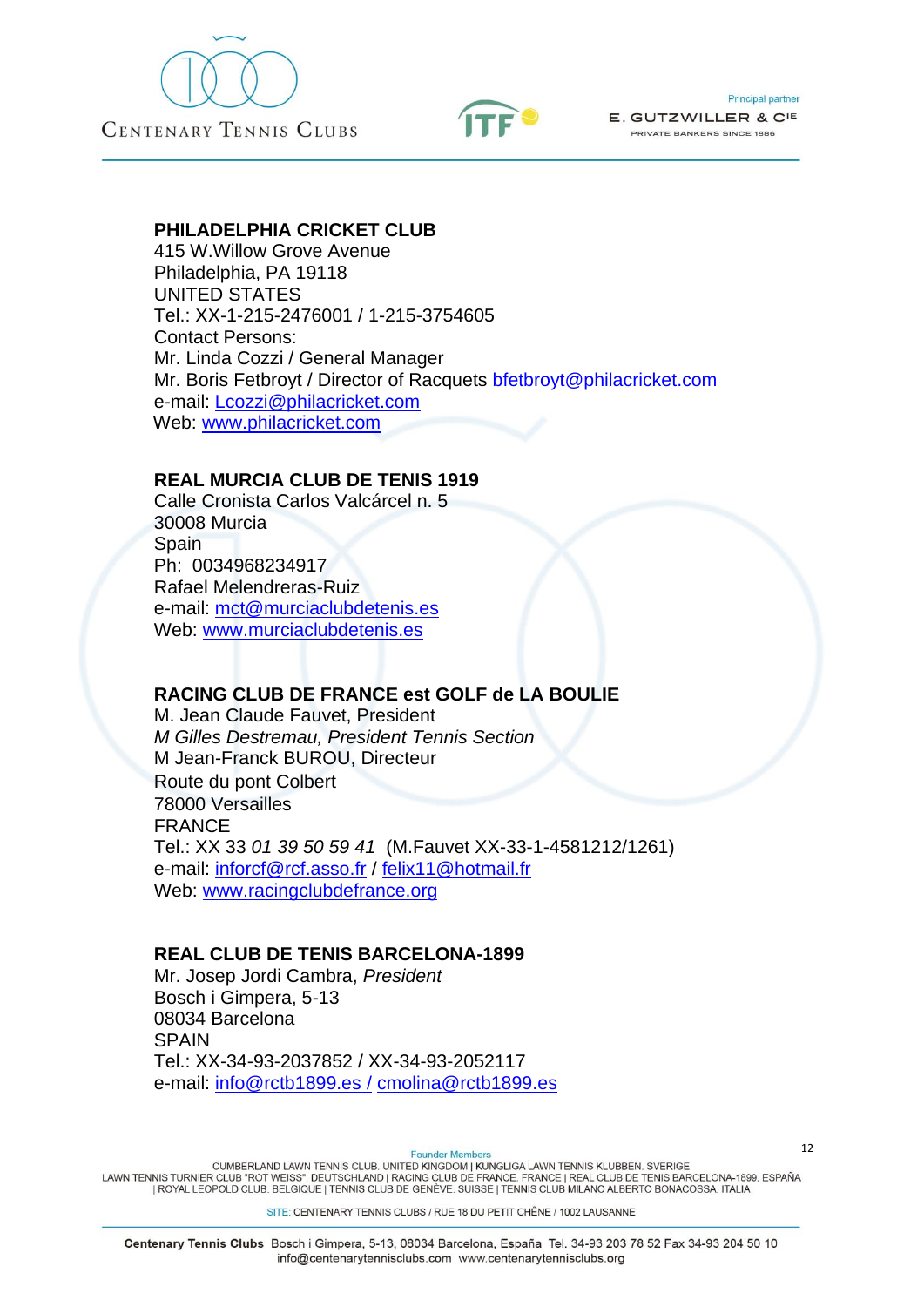





Web: [www.rctb1899.es](http://www.rctb1899.es/) 

### **REAL CLUB DE POLO DE BARCELONA**

Mr. Curro Espinós de Pascual, President Ms. Mª Victoria de Argila**,** *Manager* Mr. Oriol Molina, Tennis Manager [omolina@rcpolo.com](mailto:omolina@rcpolo.com) Avda. Dr. Gregorio Marañón, 17-31 08028 Barcelona SPAIN Tel: XX-34-93-4480400 e-mail : [tennis@rcpolo.com](mailto:miquelmir@rcpolo.com) Web: [www.rcpolo.com](http://www.rcpolo.com/)

### **REAL SOCIEDAD DE TENIS DE LA MAGDALENA**

Sr. Dña. Ángela Escallada Haya, President Avenida de La Magdalena, 8 39005 Santander **SPAIN** Tel.: XX-34-94-2273016 e-mail: [info@rstenis.es](mailto:info@rstenis.es) [quiqueteran@hotmail.com](mailto:quiqueteran@hotmail.com) [pedronavedo@hotmail.com](mailto:pedronavedo@hotmail.com)

### **REAL CLUB DE TENIS SAN SEBASTIAN**

Mr. Ricardo Tejada Ribera, *Manager* Idoia. *Facturación.* [idoia@rctss.com](mailto:idoia@rctss.com) Pº Eduardo Chillida, 9 20008 Donostia – San Sebastián **SPAIN** Tel.: XX-34-94-3215161 / XX-34-94-3215981 e-mail: [rctss@rctss.com](mailto:rctss@rctss.com) Web: [www.rctss.com](http://www.rctss.com/)

### **RIVER FOREST TENNIS CLUB**

David Stannard, President Ed Sloan, CTC representative. [edsloan.rftc@gmail.com](mailto:edsloan.rftc@gmail.com) 615 Lathrop Avenue River Forest IL 60305, USA Ph: +17087717780 Web: [www.rftc.org](http://www.rftc.org/)

**Founder Members** 

CUMBERLAND LAWN TENNIS CLUB. UNITED KINGDOM | KUNGLIGA LAWN TENNIS KLUBBEN. SVERIGE<br>LAWN TENNIS TURNIER CLUB "ROT WEISS". DEUTSCHLAND | RACING CLUB DE FRANCE. FRANCE | REAL CLUB DE TENIS BARCELONA-1899. ESPAÑA | ROYAL LEOPOLD CLUB. BELGIQUE | TENNIS CLUB DE GENÈVE. SUISSE | TENNIS CLUB MILANO ALBERTO BONACOSSA. ITALIA

SITE: CENTENARY TENNIS CLUBS / RUE 18 DU PETIT CHÊNE / 1002 LAUSANNE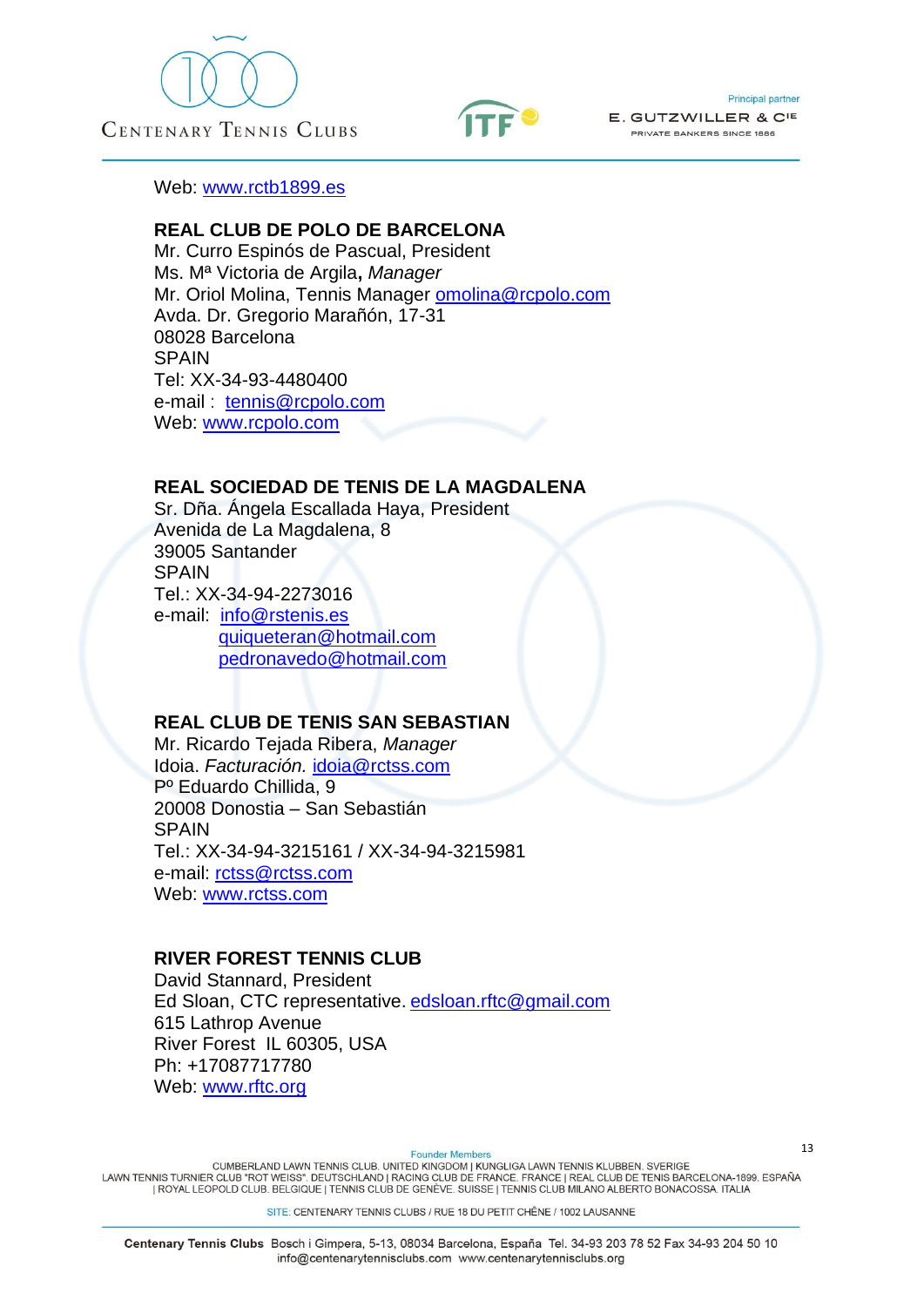



#### **Principal partner**

E. GUTZWILLER & CIE PRIVATE BANKERS SINCE 1886

#### **ROEHAMPTON CLUB**

 Marc Newey, Chief Executive Nik Snapes, Tennis Manager [nikolai.snapes@roehamptonclub.co.uk](mailto:nikolai.snapes@roehamptonclub.co.uk) Roehampton Lane London SW15 5LR UNITED KINGDOM Tel: XX-44-2084804200 Fax: XX-44-2084804265 e-mail: [Marc.Newey@roehamptonclub.co.uk](mailto:Marc.Newey@roehamptonclub.co.uk) Web: [www.roehamptonclub.co.uk](http://www.roehamptonclub.co.uk/)

#### **ROYAL KINGS PARK TENNIS CLUB**

Mr. Bruno Camarri, President Mrs. Marika Leonard, Administration 21 Kings Park Road, West Perth, Western Australia, 6005 (Physical address) PO Box 45, West Perth, Western Australia, 6872 (Postal address) Tel: 61 (0) 8 93213035 e-mail: [rkptc@iinet.net.au](mailto:rkptc@iinet.net.au) Web: [http://royalkingsparktennisclub.com.au](http://royalkingsparktennisclub.com.au/)

### **ROYAL LEOPOLD CLUB**

Mr. Philippe Neve, President [philippe.neve@skynet.be](mailto:philippe.neve@skynet.be) Av. Adolphe Dupuich, 42 1180 Bruxelles BELGIUM Tel.: XX-32-2-3443666 Fax: XX-32-2-3446228 e-mail: Magalie Leopold club [magalie@leopoldclub.be](mailto:magalie@leopoldclub.be) Web: [www.leopoldclub.be](http://www.leopoldclub.be/)

**Founder Members** 

CUMBERLAND LAWN TENNIS CLUB. UNITED KINGDOM | KUNGLIGA LAWN TENNIS KLUBBEN. SVERIGE<br>LAWN TENNIS TURNIER CLUB "ROT WEISS". DEUTSCHLAND | RACING CLUB DE FRANCE. FRANCE | REAL CLUB DE TENIS BARCELONA-1899. ESPAÑA | ROYAL LEOPOLD CLUB. BELGIQUE | TENNIS CLUB DE GENÈVE. SUISSE | TENNIS CLUB MILANO ALBERTO BONACOSSA. ITALIA

SITE: CENTENARY TENNIS CLUBS / RUE 18 DU PETIT CHÊNE / 1002 LAUSANNE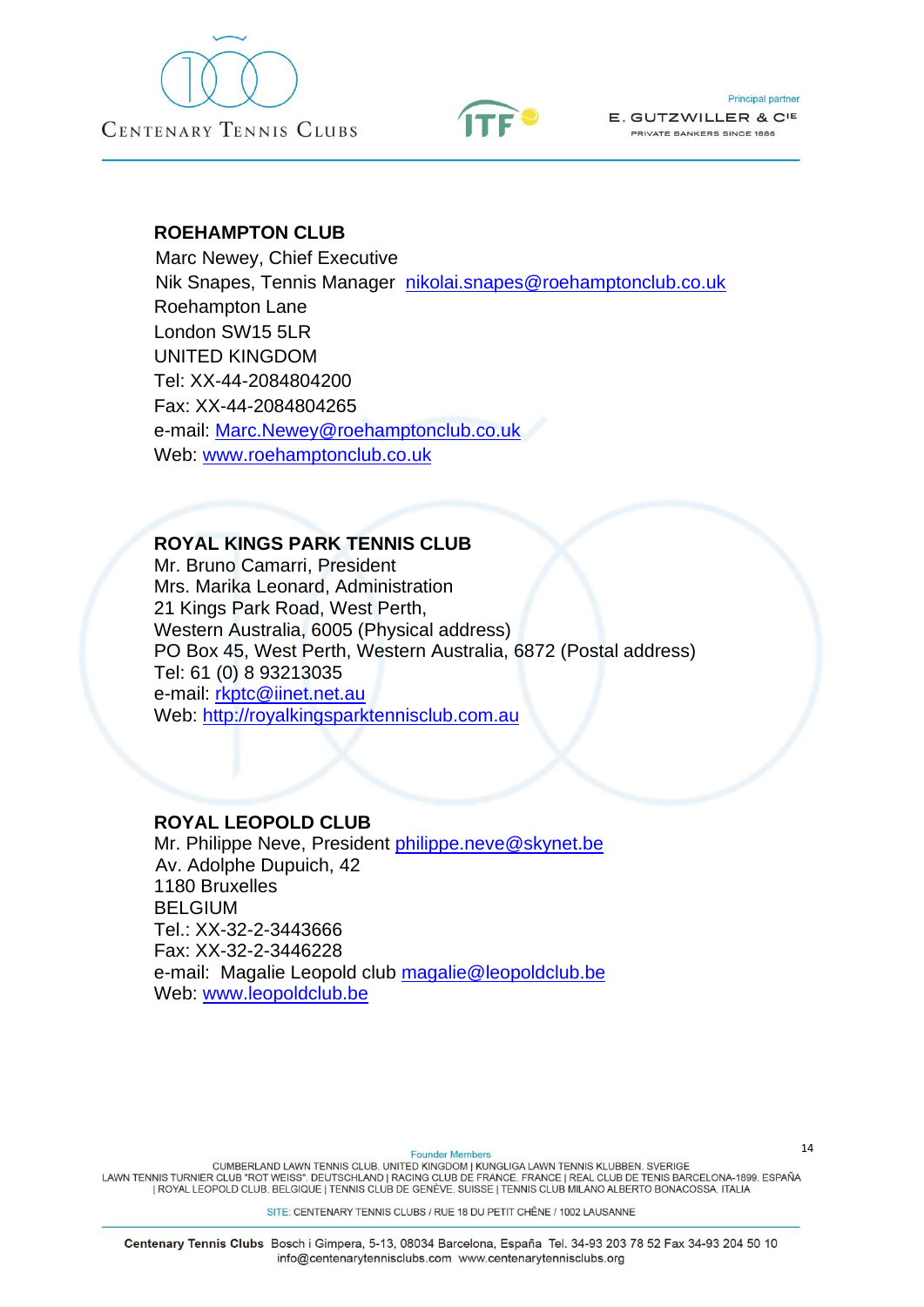



### **ROYAL SOUTH YARRA LAWN TENNIS CLUB**

Mr. Stewart Fenton, Chief Executive Officer 310 Williams Road North Toorak, Victoria 3142 (Australia) Postal: PO Box 168 – Toorak Victoria 3142 AUSTRALIA Tel. 61.3.98291556 e-mail: [ceo@rsyltc.org.au](mailto:ceo@rsyltc.org.au) Web: [www.rsyltc.org.au](http://www.rsyltc.org.au/)

### **SALK – Stockholms Allmänna Lawntennis Klubb**

Mr. Martin Flink, Chairman [martin.flink@salk.se](mailto:martin.flink@salk.se) Gustavslundsvägen 159 SE-167 51 Bromma-Stockholm Sweden Tel 46 (0) 856435600 e-mail : [johan.porsborn@salk.se/](mailto:info@salk.se)[christian.heger@salk.se](mailto:christian.heger@salk.se) [asa.betcke@seb.se](mailto:asa.betcke@seb.se) Web: [www.salk.se](http://www.salk.se/)

### **SANTA FE LAWN TENNIS CLUB**

Mr. Martín Vigo Lamas, Presidente mvigo@escribaniavigo.com.ar Mr. Mario F. Vigo Leguizamón, Presidente Honorario Mr. Gabriel Rostagno, Vicepresidente Primero Mr. Diego Alejandro Della Bianca / Gerente Almirante Brown nº 5450 Santa Fe (Argentina) Tel. 54-0342-4602921 e-mail: [gabriel.rostagno@percom.com.ar](mailto:gabriel.rostagno@percom.com.ar) Web: www.santafelawntennis.com

#### **SEABRIGHT LAWN TENNIS AND CRICKET CLUB**

Peter F. Hurley, President, Board of Governors 5 Tennis Court Lane Rumson, NJ 07760 USA e-mail: peterhurley365@outlook.com Web: [www.sltcc.org](http://www.sltcc.org/)

**Founder Members** 

CUMBERLAND LAWN TENNIS CLUB, UNITED KINGDOM I KUNGLIGA LAWN TENNIS KLUBBEN, SVERIGE LAWN TENNIS TURNIER CLUB "ROT WEISS". DEUTSCHLAND | RACING CLUB DE FRANCE. FRANCE | REAL CLUB DE TENIS BARCELONA-1899. ESPAÑA | ROYAL LEOPOLD CLUB. BELGIQUE | TENNIS CLUB DE GENÈVE. SUISSE | TENNIS CLUB MILANO ALBERTO BONACOSSA. ITALIA

SITE: CENTENARY TENNIS CLUBS / RUE 18 DU PETIT CHÊNE / 1002 LAUSANNE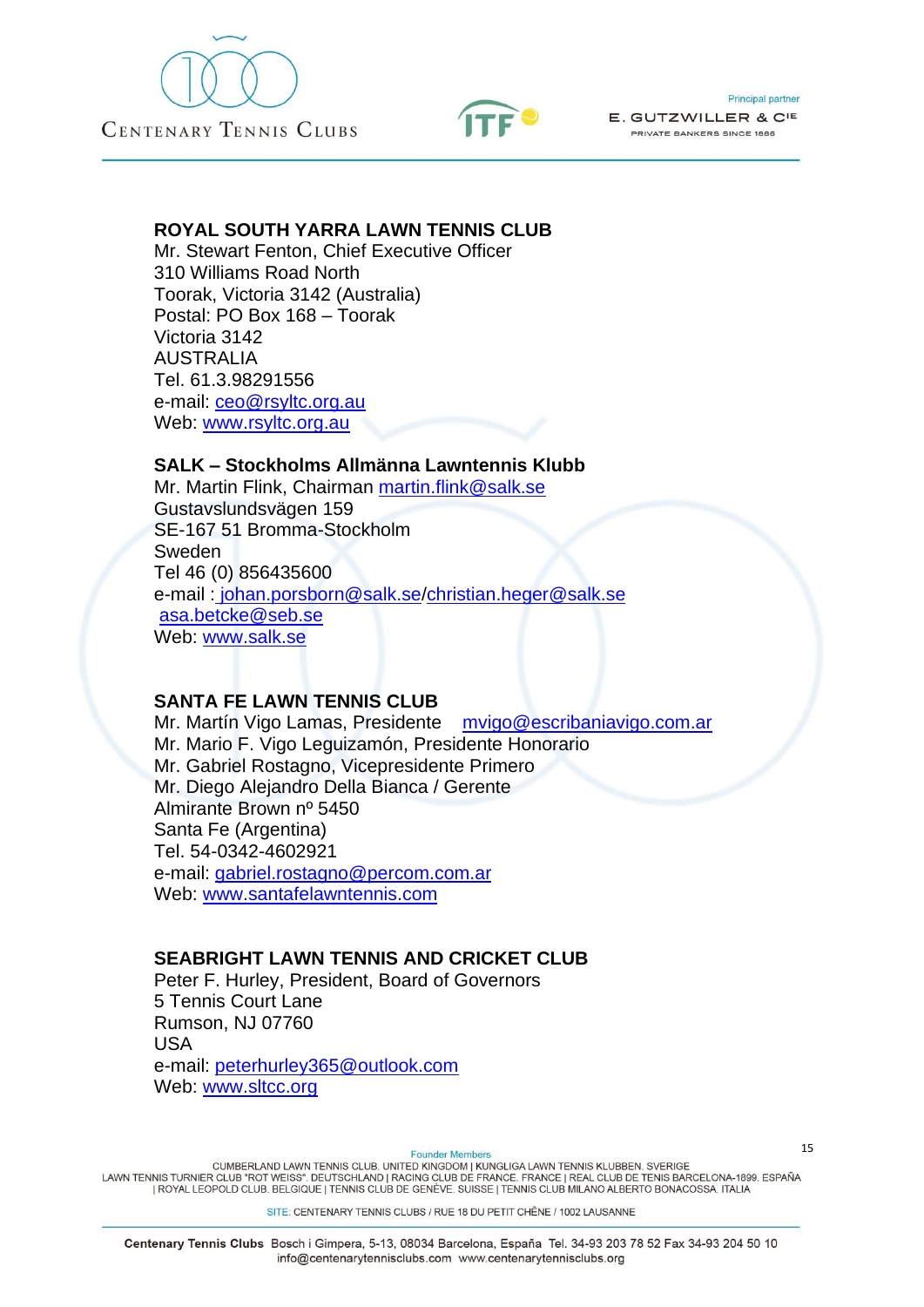



### **SEATTLE TENNIS CLUB**

Erin Monroe, Interim General Manager [emonroe@seattletennisclub.org](mailto:emonroe@seattletennisclub.org) Kora Larson, Executive Assistant to the General Manager 922 Mcgilvra Boulevard East **Seattle** Washinton 98112 USA Ph. 2063243200 e-mail: [klarson@seattletennisclub.org](mailto:klarson@seattletennisclub.org) Web : [www.seattletennisclub.com](http://www.seattletennisclub.com/)

### **ST. GEORGE´S HILL LAWN TENNIS CLUB**

Mr. David Collins , Head Pro [dcollins@stghltc.co.uk](mailto:dcollins@stghltc.co.uk) Mrs. Tessa Capra, Racquets Admin Warreners lane, St. George´s Hill Weybridge Surrey KT13 0LL UNITED KINGDOM Tel. 0-1932-843541 +44 1932 268960 e-mail [racquetsadmin@stghltc.co.uk](mailto:racquetsadmin@stghltc.co.uk) Web : [www.stghltc.co.uk](http://www.stghltc.co.uk/)

### **SUTTER LAWN TENNIS CLUB**

Mr. Mike Buck Mr. Joe Riehl, Centennial Chair joe@capitolbarricade.com; 3951 N STREET SACRAMENTO, CA 95816, USA Tel. 916 4513336 *e-mail:* [mpaservices.mike@gmail.com](mailto:mpaservices.mike@gmail.com) Web: [www.sutterlawn.com](http://www.sutterlawn.com/)

### **SUTTON LAWN TENNIS CLUB**

Mr. Kevin Hanson, Honorary Secretary Mr. Srdjan Kisic, [srdjan.kisic@suttonltc.com](mailto:srdjan.kisic@suttonltc.com)*; [gm@suttonltc.com,](mailto:gm@suttonltc.com)* Mr. Robbie Turpin, Tennis Director *robbie.turpin@gmail.com 176, Howth Road* Sutton, Dublin 13 IRELAND Tel. 00-353-1-8323035 e-mail [info@suttonltc.com](mailto:info@suttonltc.com)

**Founder Members** 

CUMBERLAND LAWN TENNIS CLUB. UNITED KINGDOM | KUNGLIGA LAWN TENNIS KLUBBEN. SVERIGE<br>LAWN TENNIS TURNIER CLUB "ROT WEISS". DEUTSCHLAND | RACING CLUB DE FRANCE. FRANCE | REAL CLUB DE TENIS BARCELONA-1899. ESPAÑA | ROYAL LEOPOLD CLUB. BELGIQUE | TENNIS CLUB DE GENÈVE. SUISSE | TENNIS CLUB MILANO ALBERTO BONACOSSA. ITALIA

SITE: CENTENARY TENNIS CLUBS / RUE 18 DU PETIT CHÊNE / 1002 LAUSANNE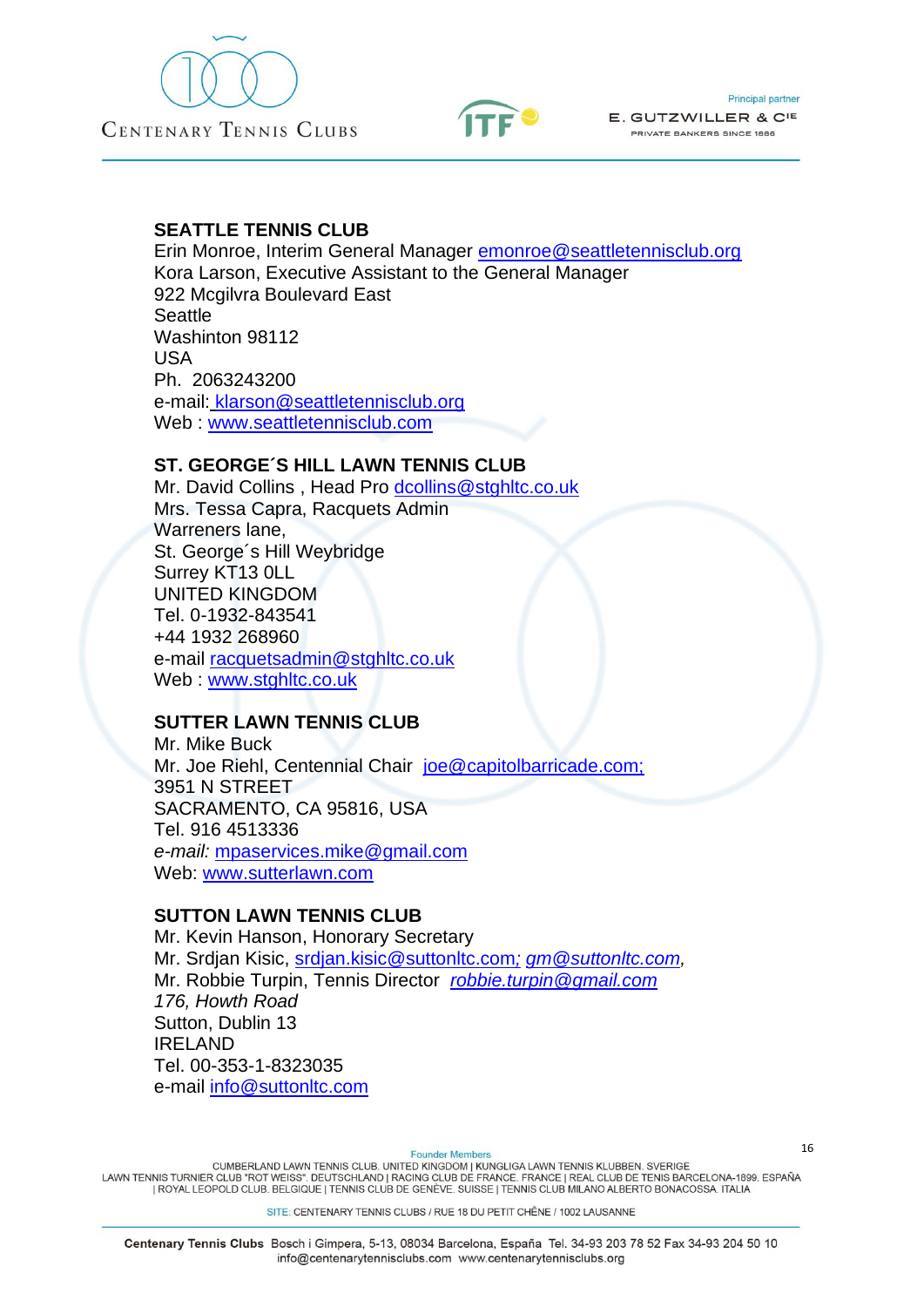



Web : [www.suttonltc.com](http://www.suttonltc.com/)

**TENIS CLUB ARGENTINO** Mr. Martín Asconape, President Mr. Jorge Esponda, CTC Representative [esponda07@hotmail.com](mailto:esponda07@hotmail.com) Mr. Fabian Geuna, Gerente General [fabiangeuna@tenisclubargentino.com](mailto:constanza@tenisclubargentino.com) Mr. Justo Urquiza Av. Valentín Alsina 4375 Palermo Buenos Aires C1425 BXQ REPUBLICA ARGENTINA Tel 54-11-4772-1744 mail: secretaria@tenisclubargentino.com[;infocapitania@tenisclubargentino.com](mailto:infocapitania@tenisclubargentino.com) Web: [www.tenisclubargentino.com](http://www.tenisclubargentino.com/)

#### **TENNIS CLUB DE GENÈVE**

M. Alain Tripod, President c/o M. Eric Rogers, Manager (Ph. 41-798254327) Parc des Eaux Vives 1207 Genève **SWITZERLAND** Tel.: XX-41- 079.825.43.27/ 022.735.53.50/ 022.784.25.66 e-mail: [e.rogers@tc-geneve.ch](mailto:e.rogers@tc-geneve.ch)  Web: [www.tc-geneve.ch](http://www.tc-geneve.ch/) 

### **TENNIS CLUB DE LYON**

Mr. Francis Bezot, Président Mr. Jérôme Vanier, Directeur tcl-jvanier@orange.fr 3, boulevard du 11 novembre 1918 69100 Villeurbanne FRANCE Tel. 04-78894968 e-mail: [accueil@tennisclubdelyon.com](mailto:accueil@tennisclubdelyon.com) Web: [www.tennisclublyon.com](http://www.tennisclublyon.com/)

### **TENNIS CLUB GENOVA 1893**

Mr. Giovanni Mondini, President Mr. Santino Pesce, International Relationships [pesce@dockslanterna.com](mailto:pesce@dockslanterna.com) Mr. Stefano Valle, Executive Assistant valle@dockslanterna.com Salita della Misericordia nº 5 16121 Genova ITALY Tel. 39.010.586662 e-mail: [segreteria@tennisclubgenova.it](mailto:segreteria@tennisclubgenova.it)

**Founder Members** 

CUMBERLAND LAWN TENNIS CLUB, UNITED KINGDOM I KUNGLIGA LAWN TENNIS KLUBBEN, SVERIGE LAWN TENNIS TURNIER CLUB "ROT WEISS". DEUTSCHLAND | RACING CLUB DE FRANCE. FRANCE | REAL CLUB DE TENIS BARCELONA-1899. ESPAÑA | ROYAL LEOPOLD CLUB. BELGIQUE | TENNIS CLUB DE GENÈVE. SUISSE | TENNIS CLUB MILANO ALBERTO BONACOSSA. ITALIA

SITE: CENTENARY TENNIS CLUBS / RUE 18 DU PETIT CHÊNE / 1002 LAUSANNE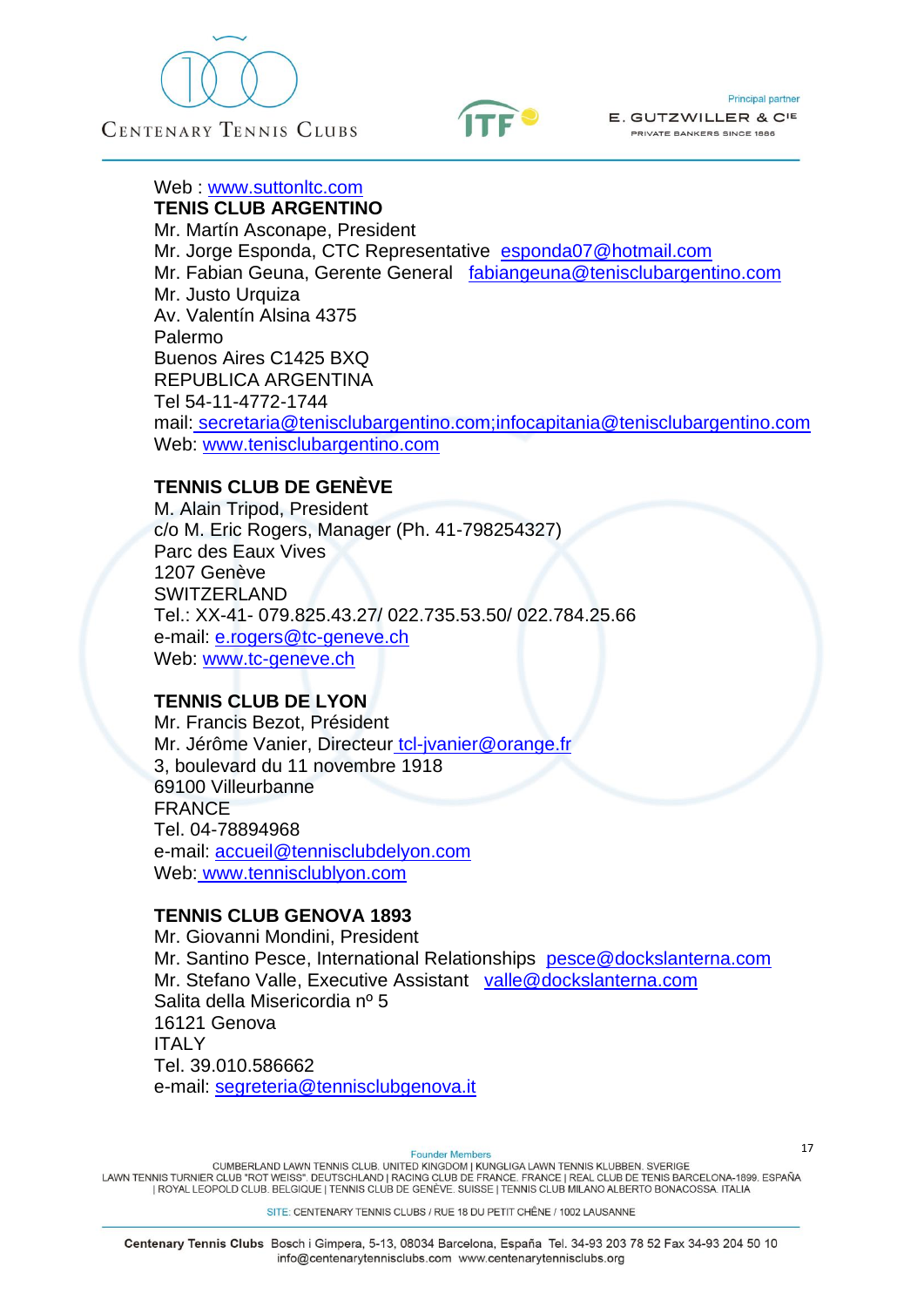





Web: [www.tennisclubgenova.it](http://www.tennisclubgenova.it/)

### **TENNIS CLUB MILANO A. BONACOSSA**

Mrs. Elena Buffa di Perrero, President [ebuffa@troiselex.it](mailto:ebuffa@troiselex.it) Mrs. Martina Alabiso Via G. Arimondi, 15 20155 Milano ITALY Tel.: XX-39-02-33002249 e-mail: [alabiso@tcmbonacossa.it](mailto:alabiso@tcmbonacossa.it) Web: [www.tcmbonacossa.it](http://www.tcmbonacossa.it/)

#### **TENNIS-CLUB1899 e.V. BLAU-WEISS**

Mr. Dr. Claus-Peter Martens, President Mr. Wolfgang Roeb, Manager Ms. Julia Witzel witzel@tc1899.de Waldmeisterstraße 10-20 14193 Berlin, GERMANY Tel. XX-49-30-8264866/004915150969967 e-mail: [info@tc1899.de](mailto:info@tc1899.de) / freimuth@tc1899.de Web: [www.tc1899.de](http://www.tc1899.de/)

### **TENNIS CLUB PADOVA 1912**

Mr. Nicola Perin (mobile +393351236552) [nicola.perin@ovs.it](mailto:nicola.perin@ovs.it) Mr. Michele Scapolo (mobile +393356021777) [m.scapolo@elmat.com](mailto:m.scapolo@elmat.com) Via Libia 40 35143 Padova, ITALY Tel. XX-39-049-8805494 e-mail:  $\ln$ fo@tennisclubpadova.it Web: [www.tennisclubpadova.it](http://www.tennisclubpadova.it/)

**Founder Members** 

CUMBERLAND LAWN TENNIS CLUB. UNITED KINGDOM | KUNGLIGA LAWN TENNIS KLUBBEN. SVERIGE<br>LAWN TENNIS TURNIER CLUB "ROT WEISS". DEUTSCHLAND | RACING CLUB DE FRANCE. FRANCE | REAL CLUB DE TENIS BARCELONA-1899. ESPAÑA | ROYAL LEOPOLD CLUB. BELGIQUE | TENNIS CLUB DE GENÈVE. SUISSE | TENNIS CLUB MILANO ALBERTO BONACOSSA. ITALIA

SITE: CENTENARY TENNIS CLUBS / RUE 18 DU PETIT CHÊNE / 1002 LAUSANNE

Centenary Tennis Clubs Bosch i Gimpera, 5-13, 08034 Barcelona, España Tel. 34-93 203 78 52 Fax 34-93 204 50 10 info@centenarytennisclubs.com www.centenarytennisclubs.org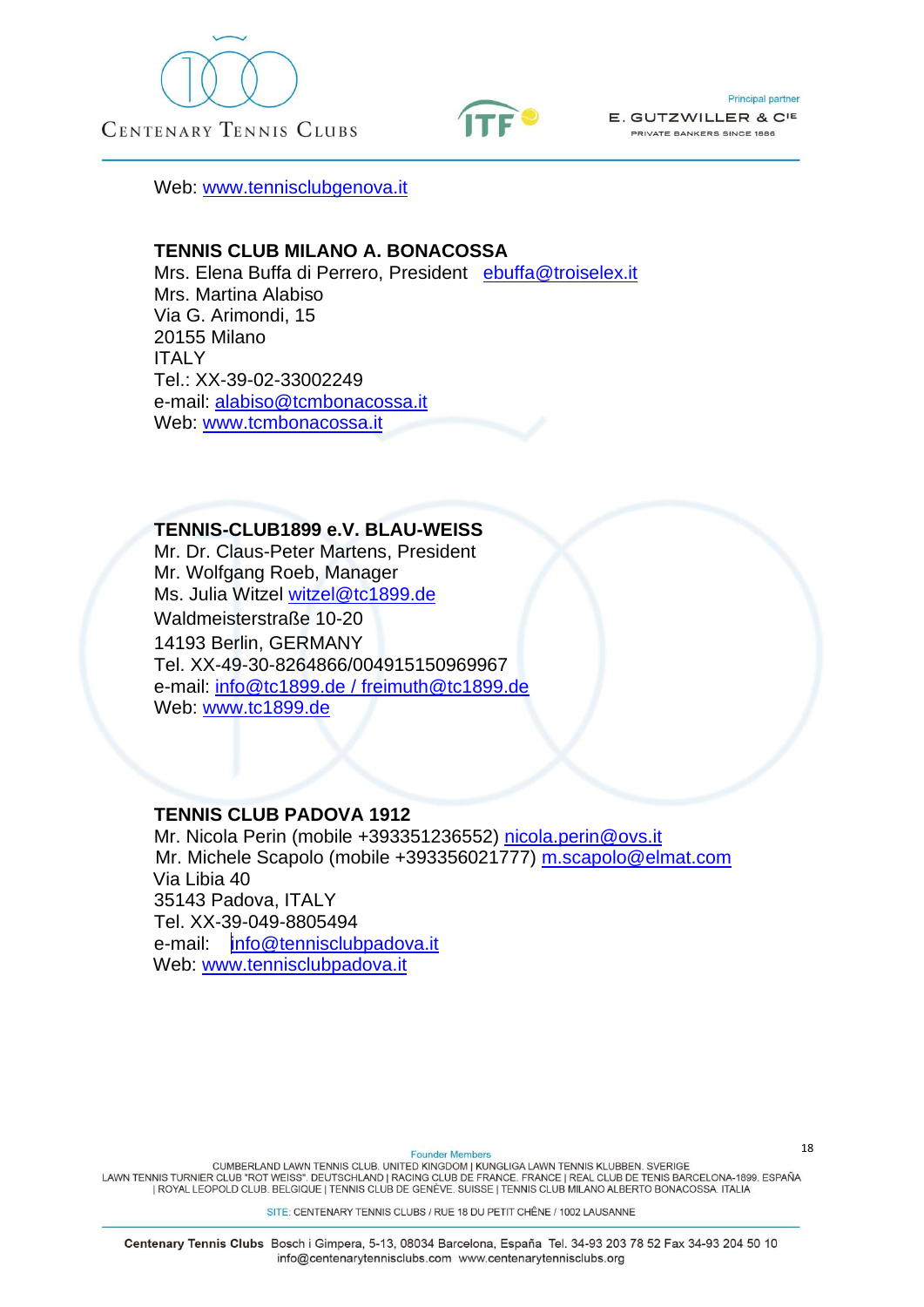





### **TENNIS CLUB PARIOLI 1906**

Mr. Paolo Cerasi, President [presidente@tcparioli.it/](mailto:presidente@tcparioli.it) Mr. Ugo Biagianti, Resp. Centenary Clubs Events Mr. Stefano Lorio, Responsible communications Mr. Giorgio Marullo Sports Director Largo Uberto De Morpurgo, 2 00199 Roma ITALY Tel.: XX-39-06-897851 e-mail: [segreteriasportiva@tcparioli.it/](mailto:segreteriasportiva@tcparioli.it) [info@tcparioli.it](mailto:info@tcparioli.it) (Managing Directors) Web: [www.tcparioli.it](http://www.tcparioli.it/) Maurizio Romeo: [presidente@circolisportivistorici.it](mailto:presidente@circolisportivistorici.it)

### **TENNIS CLUB STADE LAUSANNE**

Eddie Andrey, President Philippe Vladimir Boss, CTC Representative Av de Rhodanie 53 CH 1007 Lausanne Tel.: 0041216163800 e-mail: [secretariat@tcstadelausanne.ch/ info@tcstadelausanne.ch](mailto:secretariat@tcstadelausanne.ch/%20%20info@tcstadelausanne.ch) Web: [www.tennislausanne.ch](http://www.tennislausanne.ch/)

### **THE NORTHERN LAWN TENNIS CLUB LIMITED**

Mr. Neville Hewer, President Palatine Road, West Didsbury Manchester M20 3YA ENGLAND Ph. (00-44) 00 44 7564 825025 Jayne France, accounts manager [accounts@thenorthern.co.uk](mailto:accounts@thenorthern.co.uk) e-mail: [chairman@thenorthern.co.uk](mailto:chairman@thenorthern.co.uk) Web: [www.thenorthern.co.uk](http://www.thenorthern.co.uk/)

### **THE QUEEN'S CLUB**

Mr. Anthony Wagstaff, Communications and Membership Manager Palliser Road West Kensington London W14 9EQ UNITED KINGDOM Tel: XX-44-20-73863400 e-mail: [anthony.wagstaff@queensclub.co.uk](mailto:anthony.wagstaff@queensclub.co.uk)

**Founder Member** 

CUMBERLAND LAWN TENNIS CLUB. UNITED KINGDOM | KUNGLIGA LAWN TENNIS KLUBBEN. SVERIGE<br>LAWN TENNIS TURNIER CLUB "ROT WEISS". DEUTSCHLAND | RACING CLUB DE FRANCE. FRANCE | REAL CLUB DE TENIS BARCELONA-1899. ESPAÑA | ROYAL LEOPOLD CLUB. BELGIQUE | TENNIS CLUB DE GENÈVE. SUISSE | TENNIS CLUB MILANO ALBERTO BONACOSSA. ITALIA

SITE: CENTENARY TENNIS CLUBS / RUE 18 DU PETIT CHÊNE / 1002 LAUSANNE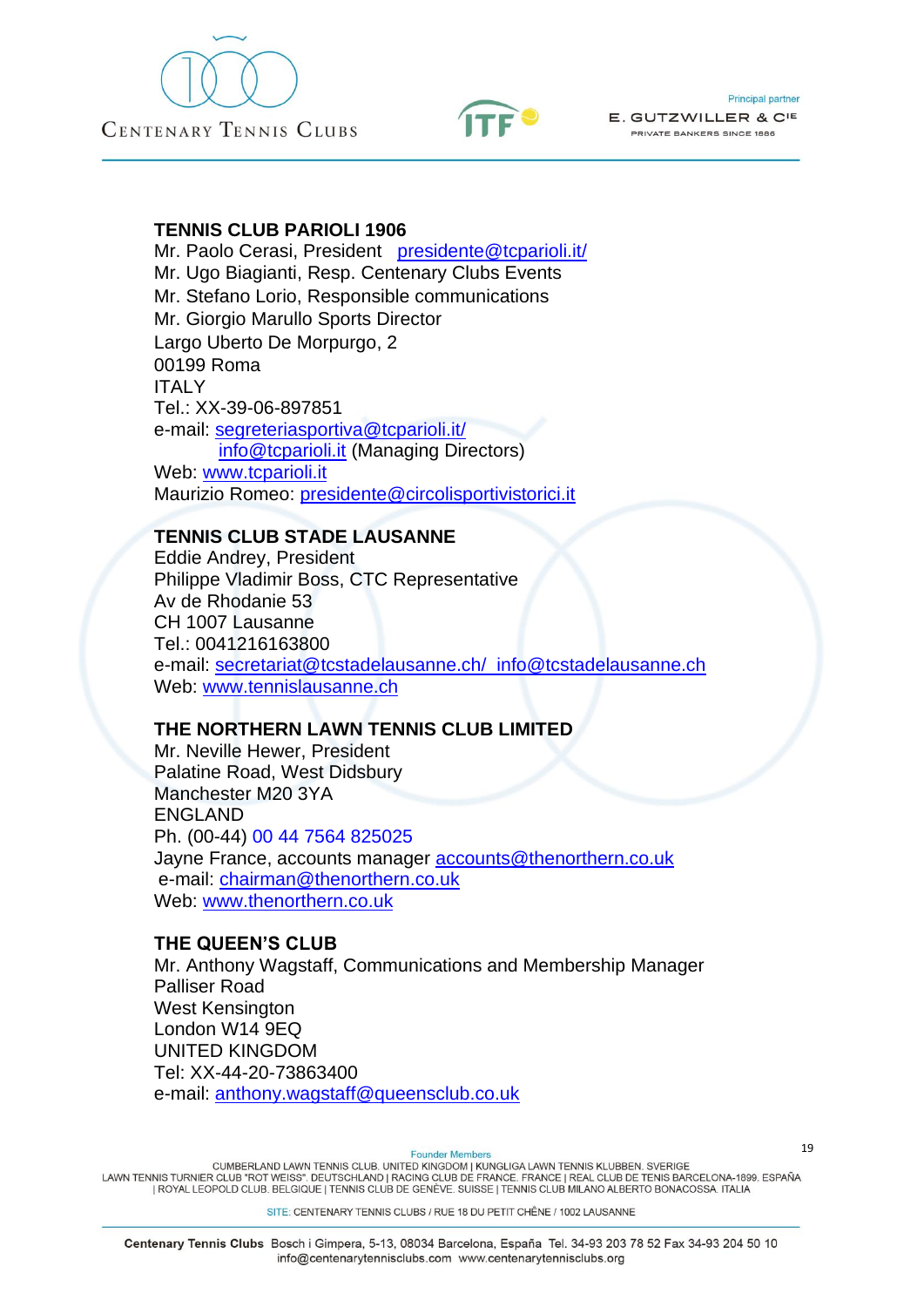





Web: [www.queensclub.co.uk](http://www.queensclub.co.uk/)

**THE REFORMA ATHLETIC CLUB, A.C.** Mr. Ricardo de Paola, General Manager Avenida Reforma, s/n San Juan Totoltepec, Naucalpan ESTADO DE MÉXICO CP 53270 Apartado Postal 140 C.P.53000 Tel.: XX-52-55-53-60-3372 e-mail: [rdepaola@clubreforma.com](mailto:rdepaola@clubreforma.com) / [gerencia@clubreforma.com](mailto:gerencia@clubreforma.com) Web: [www.clubreforma.com.mx](http://www.clubreforma.com.mx/) (under construction)

### **THE TORONTO LAWN TENNIS CLUB**

Mr.David Main, General Manager [dmain@torontolawn.com](mailto:dmain@torontolawn.com) Secretaria Sra. Katerine Malashenko [Kmalashenko@torontolawn.com](mailto:Kmalashenko@torontolawn.com) Mrs. Jessica Litt 44 Price Street Toronto, Ontario M4W 1Z4 CANADA Tel.: XX-1-416-9221105 e-mail[:info@torontolawn.com](mailto:info@torontolawn.com) Web site: [www.torontolawn.com](http://www.torontolawn.com/)

### **VILLA PRIMROSE BORDEAUX**

Mr. Emmanuel Cruse, President Ms. Julia Stewart, president assistant 81, Rue Jules Ferry 33200 Bordeaux FRANCE Tel.: XX-33-5-56 08 02 12 / XX-33-6 71 31 94 47 e-mail : [julia.stewart@villaprimrose.com](mailto:julia.stewart@villaprimrose.com)  Web : [www.villaprimrose.com](http://www.villaprimrose.com/)

### **WEST SIDE TENNIS CLUB**

*Ms. Monika Jain, president [president@foresthillstennis.com](mailto:president@foresthillstennis.com) Mr. Mario Di Preta, CEO[mdipreta@thewestsidetennisclub.com](mailto:CEOmdipreta@thewestsidetennisclub.com) Mr. Jason Weir-Smith, Racquets Director* Mr. Bob Ingersole, Tennis Director 1 Tennis Place Forest Hills, NY 11375 UNITED STATES OF AMERICA Tel. 1.718.2682300

**Founder Members** 

CUMBERLAND LAWN TENNIS CLUB. UNITED KINGDOM | KUNGLIGA LAWN TENNIS KLUBBEN. SVERIGE<br>LAWN TENNIS TURNIER CLUB "ROT WEISS". DEUTSCHLAND | RACING CLUB DE FRANCE. FRANCE | REAL CLUB DE TENIS BARCELONA-1899. ESPAÑA | ROYAL LEOPOLD CLUB. BELGIQUE | TENNIS CLUB DE GENÈVE. SUISSE | TENNIS CLUB MILANO ALBERTO BONACOSSA. ITALIA

SITE: CENTENARY TENNIS CLUBS / RUE 18 DU PETIT CHÊNE / 1002 LAUSANNE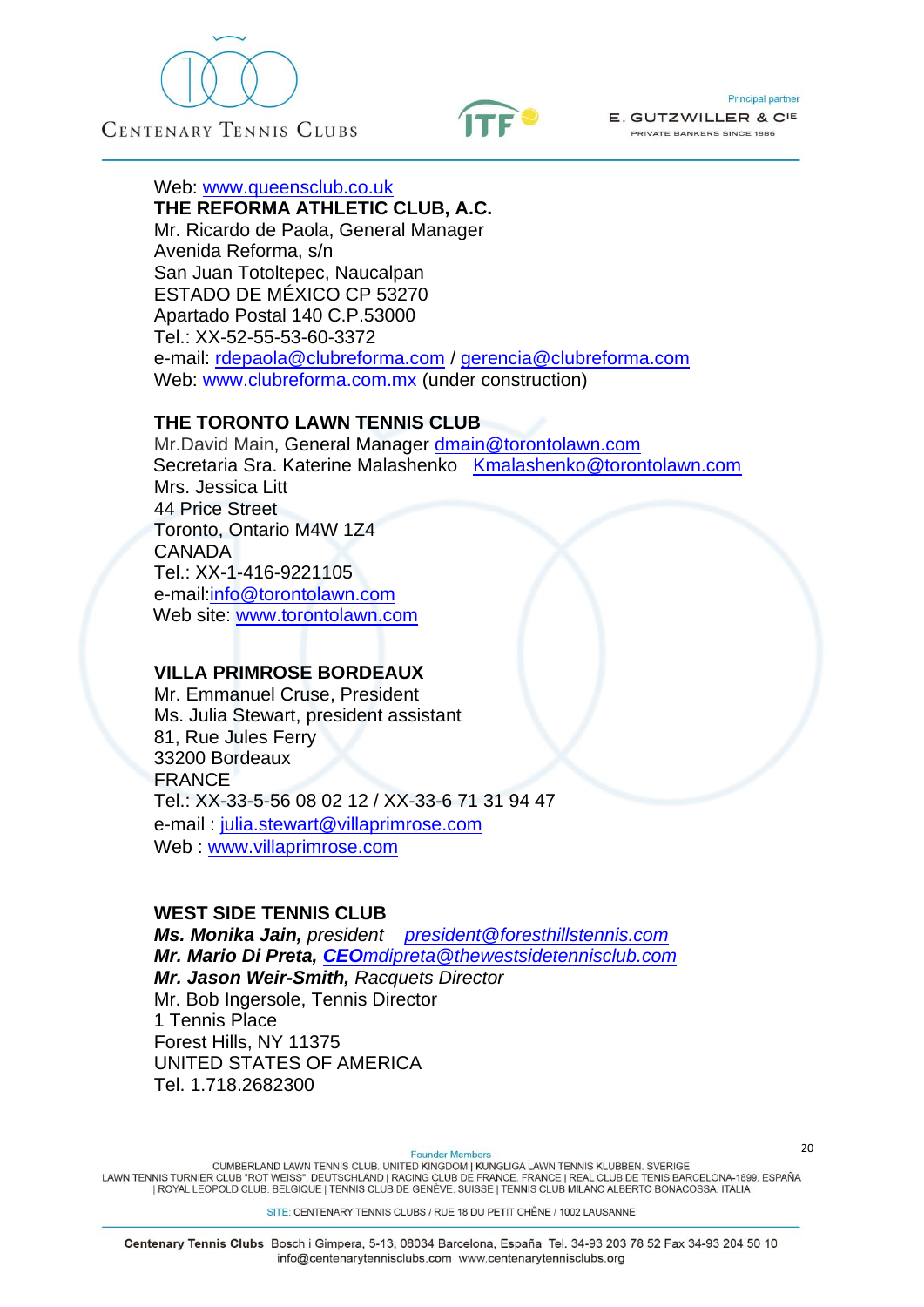





Fax 1.718.2682230 e-mail: *[bse398@gmail.com](mailto:bse398@gmail.com) [generalmanager@foresthillstennis.com](mailto:generalmanager@foresthillstennis.com) [drs-wstc@thewestsidetennisclub.com](mailto:drs-wstc@thewestsidetennisclub.com) Web: [www.foresthillstennis.com](http://www.foresthillstennis.com/)*

### **WIENER ATHLETIKSPORT CLUB (WAC)**

Mr. Jiri Marik / Member of the Board [j.marik@wac.at](mailto:j.marik@wac.at) Rustenschacherallee 9 1020 Wien AUSTRIA Tel. 43-1-7280217 e-mail. [office@wac.at](mailto:office@wac.at) Web: [www.wac.at](http://www.wac.at/)

#### **WIENER PARK CLUB**

Arch.Mag. Wolfgang Vanek, President Mr. Cenk Bestepe, Vice-President and CTC Representative c/o Mr. Helmut Negrin, Secretary Rustenschacherallee, 1 1020 Wien AUSTRIA Tel: XX-43-1-7280296 e-mail: [cenk.bestepe@straightforward.at](mailto:cenk.bestepe@straightforward.at) / cbestepe@A1.net Web site: [www.parkclub.at](http://www.parkclub.at/)

### **WINCHESTER RACQUETS AND FITNESS CLUB**

Mr. Billy Kerr, General Manager Bereweeke Rd. **Winchester Hampshire** ENGLAND SO22 6AN UNITED KINGDOM Tel: XX-44-019-62-854028 e-mail: [billy@winchesterracquetsandfitness.net](mailto:billy@winchesterracquetsandfitness.net) Web site: [www.winchesterraquetsandfitness.net](http://www.winchesterraquetsandfitness.net/)

### **YOKOHAMA INTERNATIONAL TENNIS COMMUNITY**

Mr. Masami Shibata, President Mr. Kinya Matsutani, General Manager 230 Yamate-cho

**Founder Members** 

CUMBERLAND LAWN TENNIS CLUB. UNITED KINGDOM | KUNGLIGA LAWN TENNIS KLUBBEN. SVERIGE<br>LAWN TENNIS TURNIER CLUB "ROT WEISS". DEUTSCHLAND | RACING CLUB DE FRANCE. FRANCE | REAL CLUB DE TENIS BARCELONA-1899. ESPAÑA | ROYAL LEOPOLD CLUB. BELGIQUE | TENNIS CLUB DE GENÈVE. SUISSE | TENNIS CLUB MILANO ALBERTO BONACOSSA. ITALIA

SITE: CENTENARY TENNIS CLUBS / RUE 18 DU PETIT CHÊNE / 1002 LAUSANNE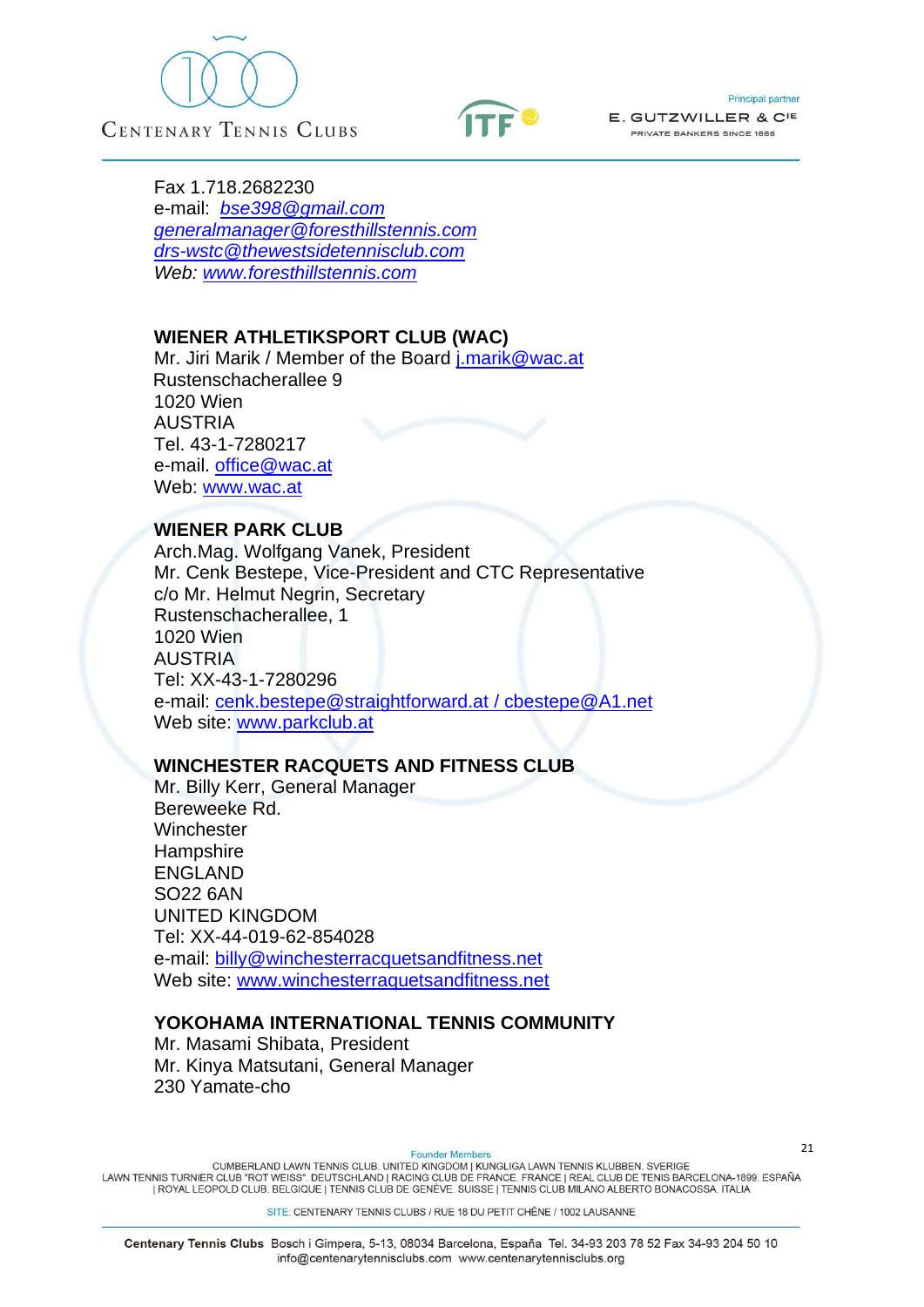



**Principal partner** 

E. GUTZWILLER & CIE PRIVATE BANKERS SINCE 1886

Naka-ku Yokohama 231-0862 JAPAN Tel: XX-81-45-681-9528 e-mail: [yitc@tennis.interq.or.jp/](mailto:vitc@tennis,interq.or.jp) [tennis@yitc.org/](mailto:tennis@yitc.org/) [ruprecht25@gmail.com](mailto:ruprecht25@gmail.com) Web site: [www.yitc.org](http://www.yitc.org/)

Founder Members<br>CUMBERLAND LAWN TENNIS CLUB. UNITED KINGDOM | KUNGLIGA LAWN TENNIS KLUBBEN. SVERIGE<br>ROYAL LEOPOLD CLUB "ROT WEISS". DEUTSCHLAND | RACING CLUB DE FRANCE. FRANCE | REAL CLUB DE TENIS BARCELONA-1899. ESPAÑA |<br>

SITE: CENTENARY TENNIS CLUBS / RUE 18 DU PETIT CHÊNE / 1002 LAUSANNE

Centenary Tennis Clubs Bosch i Gimpera, 5-13, 08034 Barcelona, España Tel. 34-93 203 78 52 Fax 34-93 204 50 10 info@centenarytennisclubs.com www.centenarytennisclubs.org